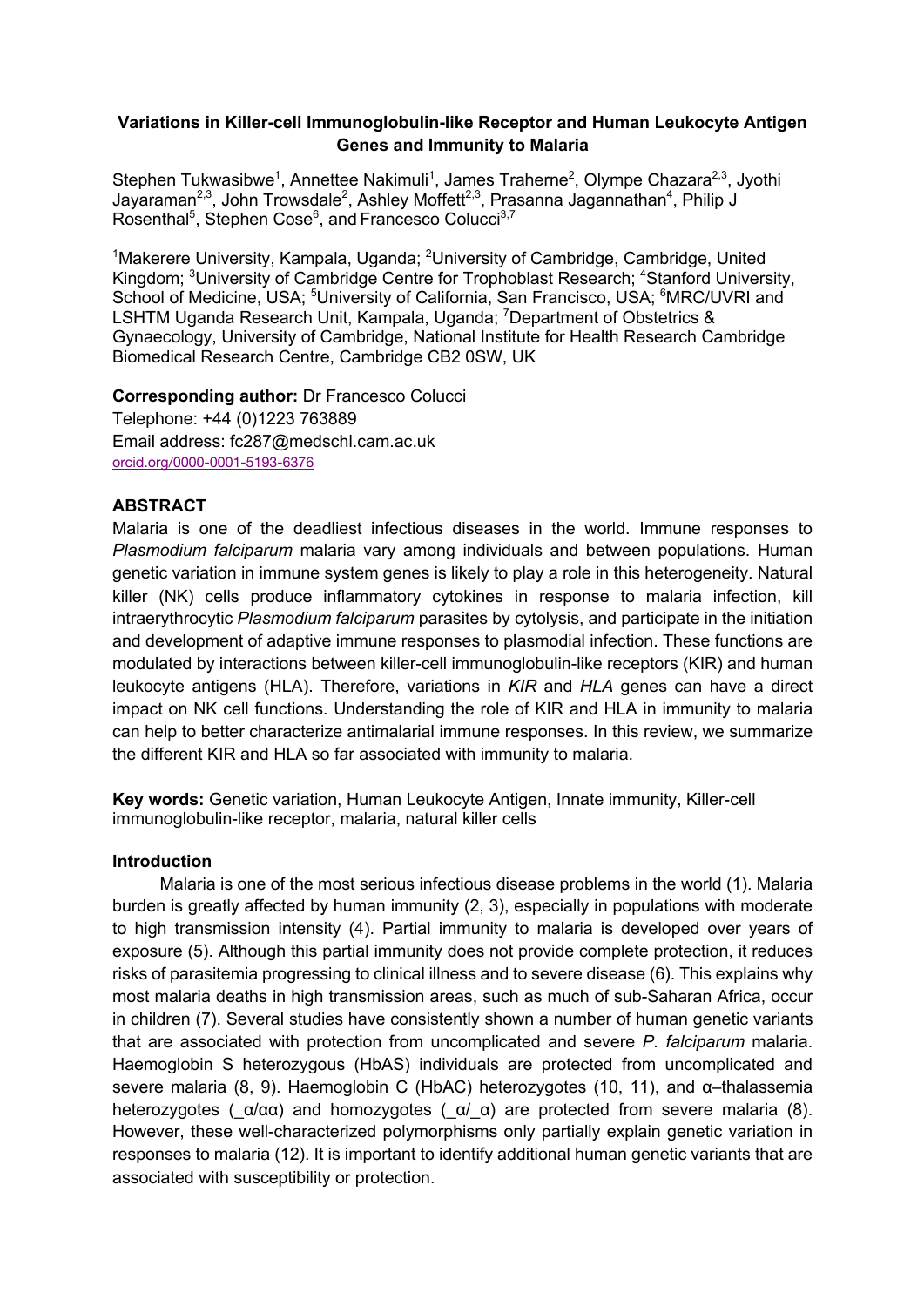Genetic variants of human killer-cell immunoglobulin-like receptors (KIR) and human leukocyte antigens (HLA) are strongly associated with risks of infectious diseases (13), autoimmune disorders (13-15), success in cell transplantation for the treatment of haematopoietic malignancies (16), certain cancers (17), and pregnancy outcomes (18). *KIR* and *HLA* genes segregate independently on chromosomes 19 and 6, respectively, and are both highly diverse, with extensive allelic polymorphism (19). *KIR* and *HLA* genes are reported to be more polymorphic in African populations than in other populations (19). Evolutionary pressure from malaria pathogens may have in part driven the high *KIR* and *HLA* genetic diversity in Africa (20, 21). Data regarding associations between *KIR* and *HLA* variants and malaria risk have been inconsistent, but since interactions between the genetically diverse KIR and HLA molecules modulate the functionality of natural killer (NK) cell response to malaria infections, these genes remain good candidates to understand the role of immune cells in malaria.

 Despite recent reports indicating improvement in the control of malaria in some populations, and the potential for elimination of malaria from many regions of the world, *P. falciparum* malaria still causes extensive morbidity and mortality, particularly in sub-Saharan Africa (22). In response to the persistent malaria burden, there have been increased efforts in both vector control, using insecticides and malaria treatment, and chemoprevention using antimalarial drugs (23). However, these approaches have faced challenges of both insecticide and drug resistance (24). Drug discovery for new antimalarials is challenging and costly (24), and parasite resistance develops readily (25). Given the limitations of insecticides and antimalarial drugs, a highly effective malaria vaccine would significantly contribute to malaria control (26). Among major challenges to the development of vaccines against malaria are failure to induce strong innate immune responses and lack of potentiation and maintenance of adaptive immune responses (27).

 There have been efforts to develop malaria vaccines since the 1940s (28). Despite several promising candidates, an effective vaccine that provides long-lived protection from malaria has not been developed (29). One vaccine candidate, RTS,S/AS01, has recently been approved for pilot implementation trials in sub-Saharan Africa (30). However, RTS,S/AS01 offers only modest and short lived protection (31, 32), and the efficacy of this vaccine varies with malaria transmission intensity (27). Other approaches are under study, but none has yet yielded a highly efficacious vaccine (32). A better understanding of the role of human genetic variation in heterogeneous immune responses to malaria infection may facilitate vaccine approaches. In this review, we provide a concise overview of evidence for associations between *KIR* and *HLA* genetic variants and susceptibility to or protection against malaria.

### **Killer-cell Immunoglobulin-like Receptors**

 Killer-cell immunoglobulin-like receptors (KIRs) are a family of highly polymorphic type 1 transmembrane glycoproteins expressed on the surface of NK cells and some T cells (33), that bind HLA class I molecules (34) and regulate NK cell functions (35). KIRs are encoded by a set of highly polymorphic genes located within the leucocyte receptor complex on human chromosome 19q13.4 (36). *KIRs* are the second most genetically diverse family in the mammalian genome after *HLA*, and they differ between individuals mainly at three levels, copy number variation, allelic diversity and variation in the binding specificity of individual *KIRs* to *HLA* class I ligands (37).

 Sixteen *KIR* genes have been described to date, including genes that encode inhibitory (*KIR3DL1-3, KIR2DL1-3* and *KIR2DL5*) and activating (*KIR3DS1* and *KIR2DS1-5*) receptors (38). *KIR2DL4* is unique because it can trigger both activation and inhibition (39). *KIR2DP1*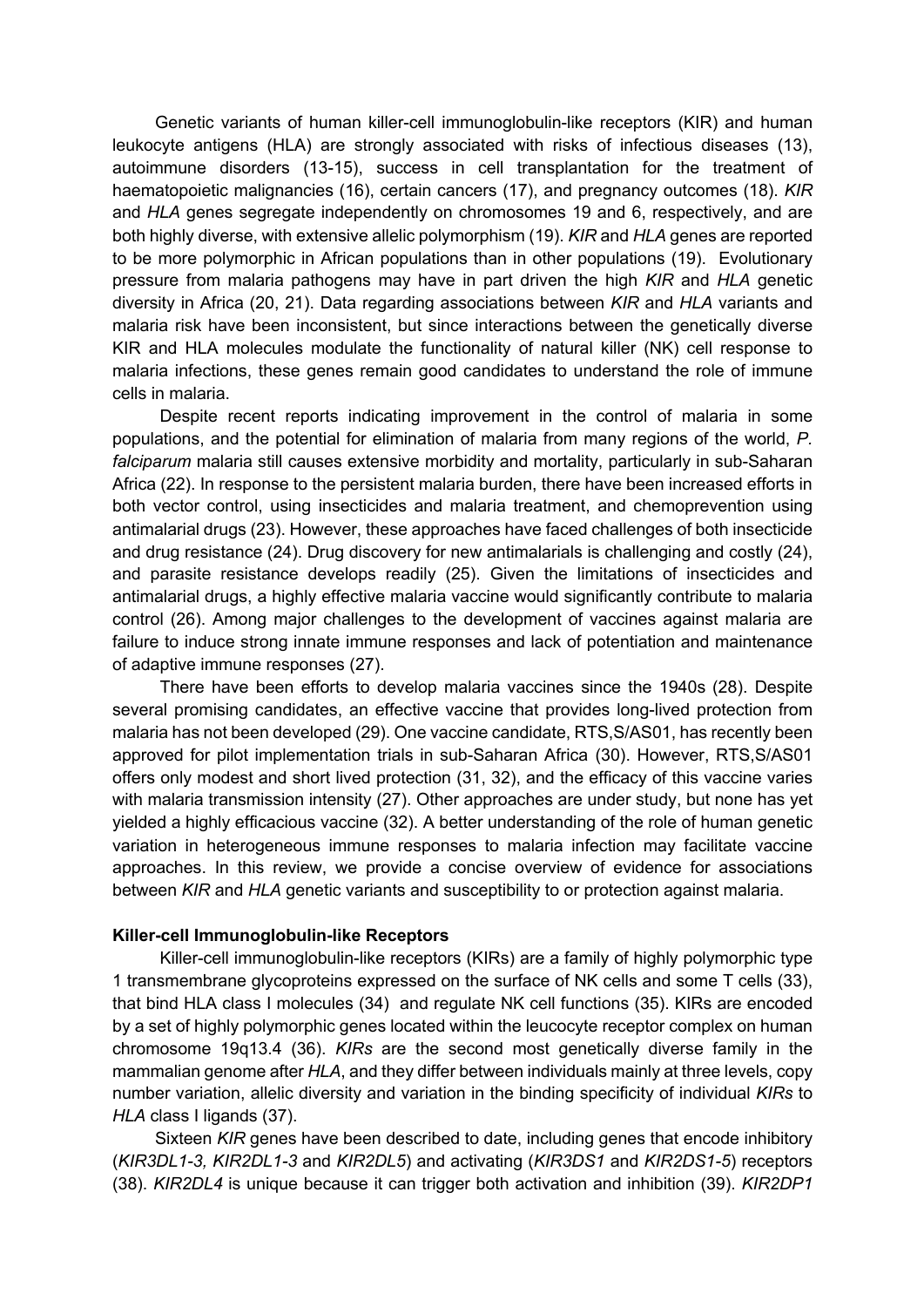and *KIR3DP1* are pseudogenes that do not encode cell surface receptors (40). The nomenclature of *KIR* genes is based on structural and functional characteristics (41). Depending on whether *KIR* have two or three extracellular immunoglobulin domains (D), they are named *KIR2D* or *KIR3D* (42). Functionally, *KIR* with short (S) intracytoplasmic tails activate NK cells by pairing with the immunoreceptor tyrosine-based activation motif (ITAM) containing adaptor protein DAP12 and those with long (L) intracytoplasmic tails inhibit NK cell functions, because they contain the immunoreceptor tyrosine-based inhibitory motif (ITIM) that recruits phosphatase SHP-1 (43). Inhibitory *KIRs* however can also prime NK cells for functional competence if they bind to self *HLA* class I molecules, a process known as NK cell education (44). *KIR* genes with two or three extracellular immunoglobulin domains and a short intracytoplasmic tails are named *KIR2DS* or *KIR3DS*, with specific genes identified by a suffix, such as *KIR2DS2*, *KIR2SD4 or KIR3DS1* (45). *KIR* genes with two or three extracellular immunoglobulin domains and long intracytoplasmic tail are named *KIR2DL* or *KIR3DL,* with specific genes identified by a suffix, for example *KIR2DL1*, *KIR2DL2*, *KIR3DL1* and *KIR3DL2* (45). The human *KIR* genes are grouped into *KIR A* and *KIR B* haplotypes (**Fig. 1**). Haplotype *A* comprises a fixed number of 7 *KIR* genes, including 3 'framework' genes present in all haplotypes (*KIR3DL3*, *KIR2DL4* and *KIR3DL2*) and *KIR2DL1*, *KIR2DL3*, *KIR3DL1* and *KIR2DS4. KIR2DS4* is the only activating KIR in this haplotype, and because it often carries a 22bp deletion, haplotype *A* is thought to be mostly inhibitory. About half of the individuals in any population studied to date will have haplotype *A* (46). Most diversity in haplotype *A* is conferred by allelic polymorphism (46). By definition, all other combinations of 4-16 *KIR* genes are classified as haplotype *B*, including many activating *KIR* such as *KIR2DS1, KIR2DS2, KIR2DS5* and *KIR3DS1,* in addition to *KIR2DL5* (46). Diversity of haplotype *B* is conferred by gene content (46). However, within the centromeric (*Cen*) and telomeric (*Tel*) ends of the *KIR* locus, there are recombination hot spots, so that crossover can occur and generate hybrid haplotypes such as *CenA-TelB* or *CenB-TelA*, which by definition belong to haplotype *B* (47). *KIR* genes exhibit strong linkage disequilibrium (LD), and are inherited together (36). Because of the tight linkage disequilibrium, many disease association studies with *KIR* genes actually analyse the association with haplotypes because it is difficult to isolate the role of single *KIR* genes (48).

 A well supported hypothesis is that *KIR A* is specialized in fighting infectious pathogens (49), while *KIR B* is important in influencing successful reproduction (50). How inhibitory receptors in haplotype *A* may protect against infection diseases is unclear, however there are at least two possibilities. The first relates to the degree of inhibition, in that weaker inhibition may be beneficial for successful immune responses (51). The second relates to NK cell education, a process that primes NK cell function through the binding of inhibitory receptors to self MHC molecules (52). The strength of *KIR* and *HLA* binding varies depending on the specific receptor-ligand pair, as well as the affinity of the pairs (53) and, in turn, it impacts on regulation of NK cell activity (54). Heterogeneity in *KIR* gene content combined with allelic polymorphisms may lead to extensive haplotypic diversity and highly diverse NK cell populations within an individual (55). *KIR* diversity may in turn contribute to heterogeneous NK cell responses to *P. falciparum* malaria infection (36).

### **Human Leucocyte Antigens**

The HLA complex encodes the most polymorphic human genes, and it is usually thought that their diversity is driven by resistance to pathogens (56). The HLA complex is composed of genes on chromosome 6 that code for molecules that mediate antigen recognition and presentation, as well as immunity against infectious pathogens including *P. falciparum* (57).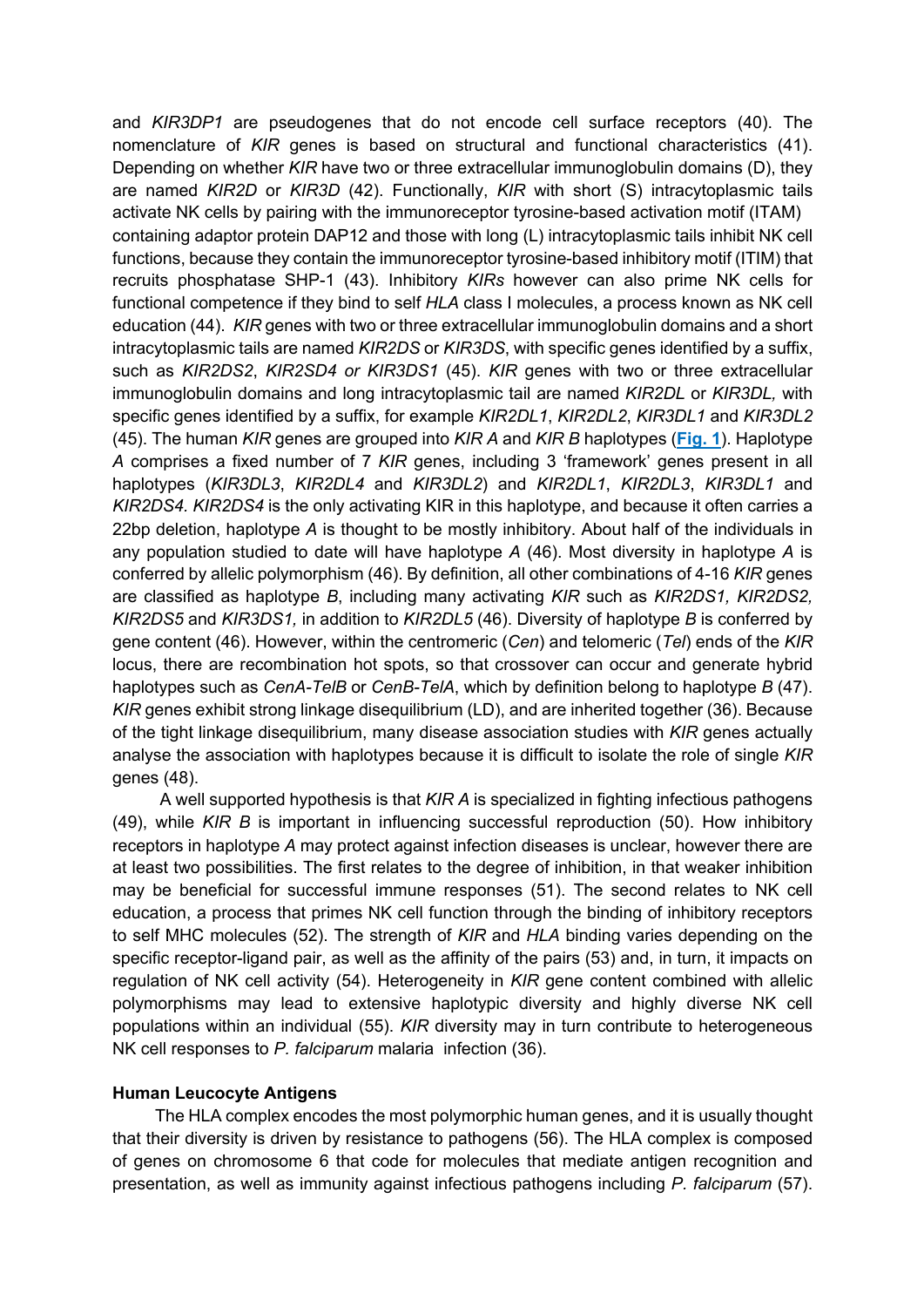There are two classes of polymorphic HLA molecules based on their structure and function, HLA class I (HLA-A, -B and -C) and HLA class II (HLA-DR, -DQ, and -DP). HLA class I molecules are expressed on the surface of most nucleated cells. HLA class I and II molecules generally present antigenic peptides from infectious pathogens to CD8+ and CD4+ T cells, respectively (58). But HLA class I molecules are also major ligands for *KIRs* (59), and as such they play a role in regulation of NK cell activity (59). KIR binding to HLA class I molecules involves 4 epitopes named A3/A11, Bw4, C1 and C2 found on some HLA-A, some HLA-B and all HLA-C allotypes. Non-classical HLA class I molecules HLA-G (60), is expressed only on placental cells and may play roles in reproduction (61), binding to *KIR2DL4* and leukocyte Iglike receptor B (LILRB) while the other non-classical class I HLA-E (60) presents peptides derived from other HLA class I molecules to the inhibitory CD94/NKG2A receptor on NK cells (62) and some T cells. HLA class II molecules are confined to immunocompetent cells such as B lymphocytes, dendritic cells, macrophages, endothelial cells, and activated Tlymphocytes, but their expression may be induced on other cell types (63).

### **Immunity to malaria**

 Acquired immunity to *P. falciparum* malaria infection is complex, requiring a balance of control of both parasite growth and inflammation, as overproduction of inflammatory cytokines results in adverse pathological consequences (64). Innate and adaptive immunity are both essential for limiting *P. falciparum* parasite growth and the severity of malaria infection (3, 65). Repeated exposure to *P. falciparum* results in attenuation of inflammation (66), and generation of antimalarial antibodies that are essential in the control of blood stage malaria infection (67, 68). Antimalarial antibodies play an essential role in immunity to malaria in areas with high *P. falciparum* malaria transmission intensity (69). Individuals living in malaria endemic regions acquire immunity against severe malaria quickly, but immunity against symptomatic malaria and control of parasitemia requires years of repeated exposure to malaria parasites, and remains incomplete (70-72).

 It has been observed that humans are protected from malaria by antibodies through two mechanisms. First, antibodies bind to circulating free malaria parasites and prevent them from invading red blood cells (73, 74), and second, antibodies from malaria-immune individuals bind to *P. falciparum* proteins on the surface of infected red blood cells. This induces antibody dependent cellular cytotoxicity (ADCC) by NK cells (75), phagocytosis by monocytes, and engagement of effector cells via Fc-mediated interactions to mediate clearance of opsonized red blood cells (73)

### **NK cells and innate immunity to** *P. falciparum* **malaria**

In humans, NK cells are usually defined as CD3<sup>-</sup>CD56<sup>+</sup> cells (76), and can be further subdivided based on CD56 expression (77). Typically, CD56<sup>dim</sup> NK cells constitute the majority (90%) of peripheral blood NK cells (78), whereas  $CDS6<sup>bright</sup>$  NK cells are more abundant in secondary lymphoid tissues (79). CD56<sup>dim</sup> NK cells express high levels of the low-affinity Fc receptor CD16, display variegated expression of inhibitory KIR for HLA class I, and express high levels of perforin (80). In contrast, CD56<sup>bright</sup> NK cells express no or low levels of CD16, exclusively express the inhibitory receptor CD94/NKG2A but no KIR and have 10-fold lower perforin expression than CD56<sup>dim</sup> NK cells (81). Therefore, CD56<sup>dim</sup> and CD56<sup>bright</sup> NK-cell subsets are considered to perform different functional roles (**Fig. 2 A**). Another subset of NK cells, referred to as adaptive or memory NK cells develop with age in people with certain infections. For example, in HCMV<sup>+</sup> individuals, adaptive NK cells can be found in blood that are identified by the expression of the CD94/NKG2C receptor and the CD57 marker (82).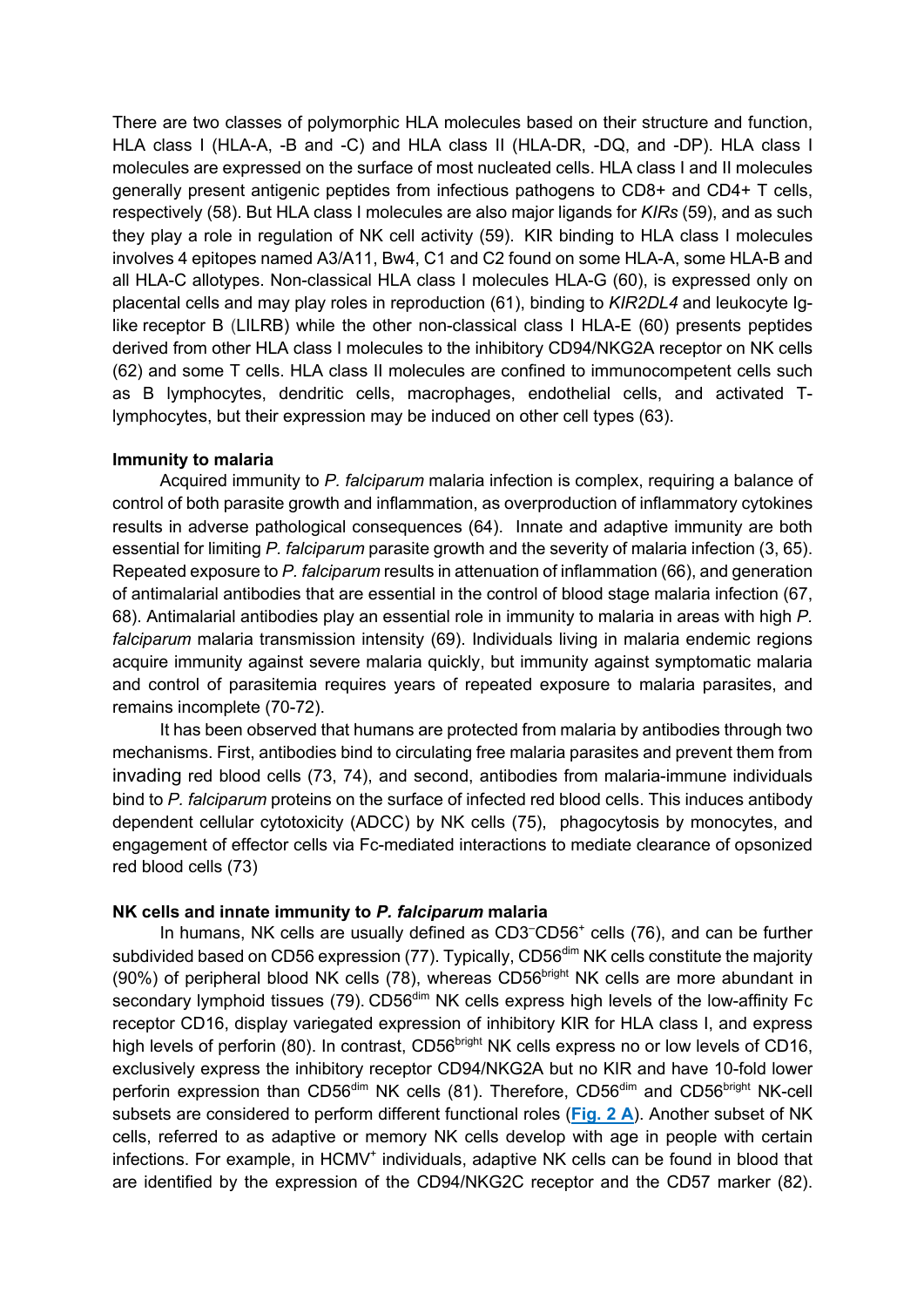Adaptive NK cells are differentiated from the rest of NK cells by absence of transcription factor promyelocytic leukemia zinc finger (PLZF) and of signalling Fc receptor γ-chain (FcRγ) that are lost through epigenetic modifications (83).

 NK cells play a vital role in the innate immune response to falciparum malaria infections by production of IFN-γ, inhibition of parasite growth, and cytotoxic killing of intraerythrocytic parasites (75). NK cells are the first cells in peripheral blood to produce IFN- γ in response to *P. falciparum* infection (84) and also participate in the initiation and development of adaptive immune responses (85). It has been shown that terminally differentiated CD56<sup>neg</sup> NK cells expand in children after chronic malaria exposure and in those diagnosed with endemic Burkitt lymphoma (86). These NK cell activities can be triggered by three different but complementary pathways: cytokine activation (75), antibody-dependent cell-mediated cytotoxicity (ADCC) (75), and loss of inhibitory signalling due to downregulation of HLA class I ligands, also known as missing-self recognition (75). It was recently shown that CD56<sup>dim</sup> NK cells inhibit *P*. *falciparum* growth and kill *P. falciparum* within red blood cells flagged with IgG antibodies from individuals who live in malaria endemic areas through ADCC (**Fig. 2 A**). This is important during blood stage *P. falciparum* malaria infection (75). Liver NK cells also express KIR which, through interactions with HLA class I molecules expressed on the surface of hepatocytes (**Fig. 2B**), may modulate NK cell response to liver stage malaria infection (87).

 In a recent study in Mali, multi-parameter flow cytometry showed an increase in the proportion of adaptive NK cells which were associated with lower parasitemia and protection from malaria infection (88). Indeed these cells enhanced ADCC response to *P. falciparum*– infected red blood cells (iRBCs) in the presence of naturally acquired antibodies from malariaresistant individuals (88). Malaria susceptible individuals with a higher proportion of PLZF and FcRγ negative NK cells during the transmission season had improved odds of getting protected from malaria infection during the subsequent season (88). Although the most prominent cytokines produced by NK cells are IFN-γ and tumour necrosis factor-α (TNF-α), they also secrete other cytokines, including IL-10, the growth factor GM-CSF, and chemokines MIP-1α, MIP-1β, IL-8, and RANTES. It has been demonstrated that, production of the regulatory cytokine IL-10 by NK cells prevents overt pathology and death from cerebral malaria in mouse models (89).

 Some studies have demonstrated that individuals may vary in their ability to elicit an innate immune response to malaria infection with clear implications for disease manifestations (4). This variation possibly arises as a result of several factors, including the strength of the cytokine and costimulatory signals provided to NK cells by accessory cells and differential NK cell maturation, depending on age and infection history. For example human cytomegalovirus (HCMV) modulates NK cell activity through engaging inhibitory receptors without triggering the activating surface receptors (90). HCMV also leads to suppression of NK cell receptor recognition by their HLA class ligands (91). Heterogeneity of NK cell responses to plasmodial infection may be attributed to interactions between NK cell receptors and their ligands, HLA class I molecules (84).

#### **NK cells and placental malaria**

Placental malaria results from sequestration of *P. falciparum* infected erythrocytes within the intervillous spaces of the placenta and may cause serious pregnancy complications such as abortion, stillbirth, and intrauterine growth restriction (92). Cytolysis of *P. falciparum* infected red blood cells by peripheral NK cells may be important in defence against placental malaria (93, 94). Previous studies have indeed shown that an increase in IFN- $\gamma$  expressing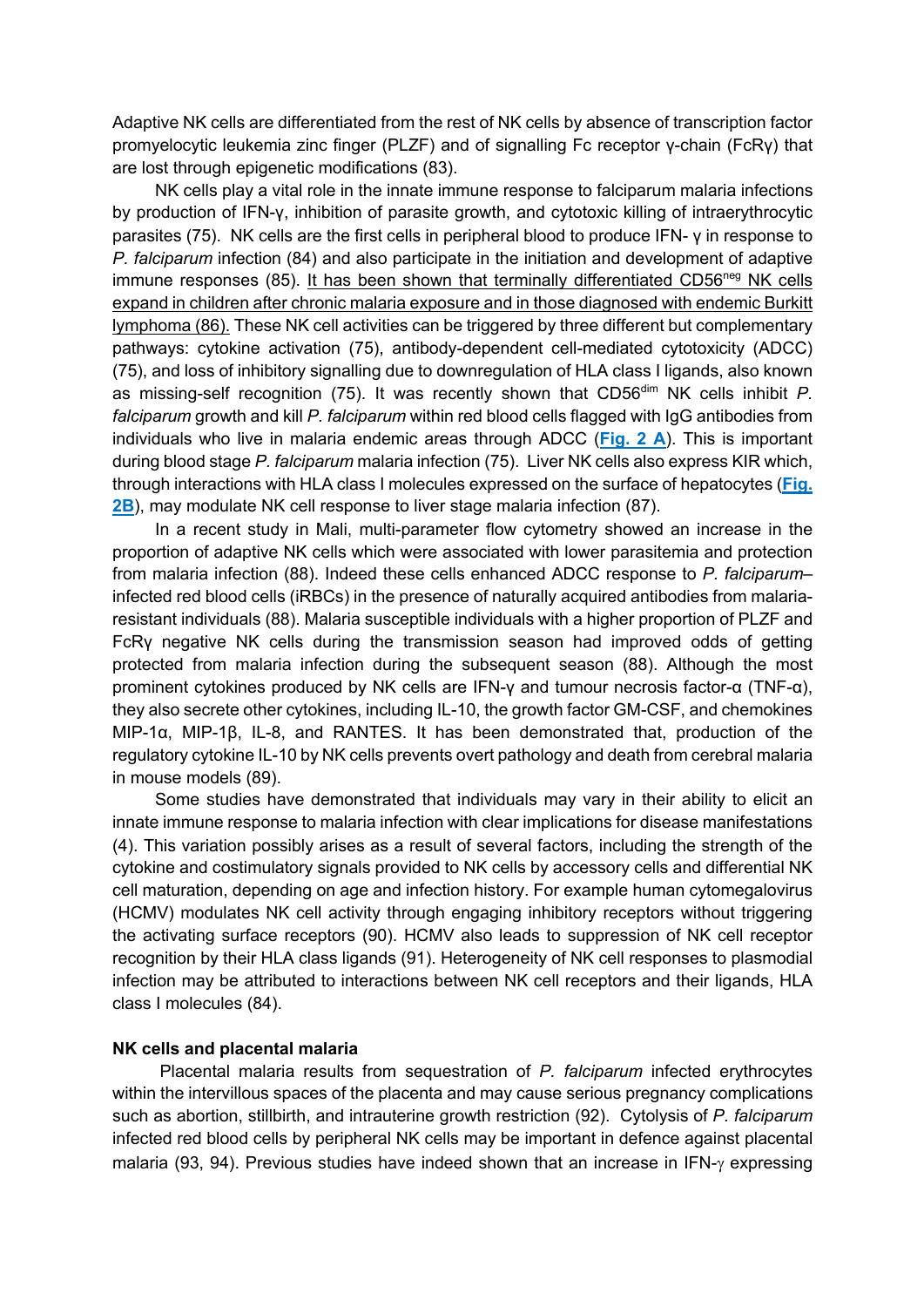NK cells in the intervillous blood of the placenta at term is associated with a reduced risk of placental malaria (95)

 A distinct population of NK cells is the most abundant leukocyte population in the decidua, where early in pregnancy these cells contribute to placentation and pregnancy outcomes by regulating trophoblast invasion and uterine vascular remodelling (96). Decidual NK cells may also provide first-line innate immune defence against infectious diseases including placental malaria (97). Decidual NK cells mainly express inhibitory *KIR2DL1*, *KIR2DL2*, and *KIR2DL3*, activating *KIR2DS1*, as well as *KIR2DL4*, which may perform inhibitory or activating functions (97). *KIR*  diversity may be driven by balanced selection between pregnancy success and defence against pathogens (98)**.** Certain specific combinations of *KIR* and *HLA* genes affect the susceptibility to certain pregnancy complications (96). Other combinations may be associated with susceptibility to or protection from placental malaria (99). In a study of 688 placental malaria and HIVcoinfection in Kenya, *KIR BB* homozygosity was associated with protection from placental malaria in HIV negative pregnant women, but with susceptibility in HIV positive pregnant women (97). This reverse association between *KIR* genes and placental malaria remained only in women with high CD4 cell counts but not in those with low CD4 cell counts.

#### **KIR and immunity to** *P. falciparum* **malaria**

The activity of NK cells in immunity against *P. falciparum* infection depends on a fine balance between the strengths of the activating and inhibitory signals induced by KIR molecules (100). It has been clearly shown that KIR molecules regulate NK cell mediated production of IFN-γ in response to *P. falciparum* infection, and consequently influence the pathogenesis and severity of malaria (101). For example, NK cells from individuals with *KIR AB* haplotypes produce greater IFN-γ responses *in vitro* in response to *P. falciparum* infection compared to responses in either *KIR AA* or *KIR BB* homozygous individuals (102).

 A study of 477 malaria cases in Thailand showed association of the *KIR2DL3* gene that marks haplotype *A* and of its ligand *HLA-C1* with cerebral malaria. Moreover, this receptorligand pair was found at lower frequency in malaria high-endemic populations, suggesting evidence of selection due to unhelpful NK cell responses which may increase susceptibility to cerebral malaria (103). However, comparing *KIR* genotypes of 321 children with severe and uncomplicated malaria with those of 314 control children, the *Cen-AB* haplotype was found to be more frequent in malaria cases in the Gambia, with more activating KIR genes (*KIR2DS2*  and *KIR2DS5*) in very ill children, suggesting that exaggerated NK cell activation may contribute to the pathogenesis of severe malaria (100). Furthermore, parasitemia was higher in *KIR AA* homozygote individuals, and more frequent in controls, suggesting that more inhibitory *A* haplotype may not favour parasite clearance but may protect from severe malaria (100).

 In Southwest Nigeria, *KIR2DL5, KIR2DS3* and *KIR2DS5* genes were overrepresented in individuals with asymptomatic *P. falciparum* parasitemia compared to those with either uncomplicated or severe malaria (104). Furthermore, the frequency of *KIR2DS3* and *KIR2DS5* was higher in individuals with uncomplicated malaria compared to those with severe malaria (104). These results suggest a protective role for inhibitory *KIR2DL5* and activating *KIR2DS3* and *KIR2DS5* genes from severe malaria. Heterozygosity at the *KIR* centromeric region, *Cen-AB2*, has also been shown to be more frequent in asymptomatic controls compared to individuals with severe malaria (104). This implies that, KIR heterozygous *AB* haplotypes may be associated with protection from severe malaria, and it has been suggested that this may be due to the greater proportion of educated NK cells in *KIR AB* heterozygous individuals. In Africans the centromeric region of the *KIR* locus, which encodes *HLA-C* receptors, is highly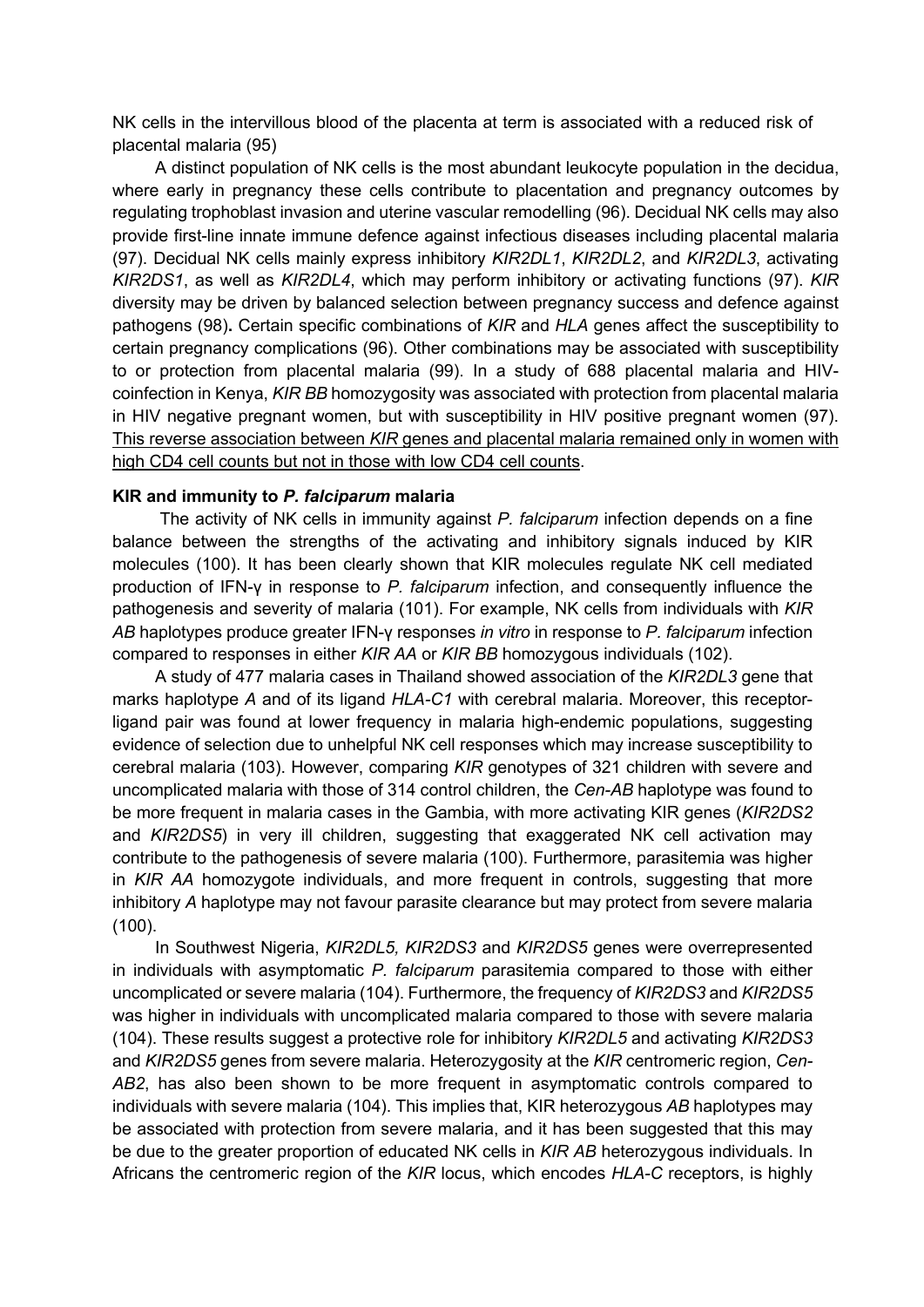diverse, whereas the telomeric region encoding Bw4-specific receptors (*KIR3DL1*) lacks diversity (105). These features of *KIR* are consistent with ongoing selection imposed by malaria pathogens in Africa (105).

 In northern India, individuals possessing *KIR2DS2, KIR2DL1* and *KIR2DL3* genes were susceptible to severe malaria (106). In this same study, a combination of *KIR2DS2-HLAC1, KIR2DL1-HLAC2* and *KIR2DL3-HLAC1* was found to be associated with increased risk of getting severe malaria (106). In a study of 77 Melanesian individuals with history or symptoms of malaria in the malaria high-endemic Solomon Islands, *KIR AB* heterozygosity showed higher frequency among 37 Plasmodium-positive individuals compared to 40 negative individuals (107). The non-deleted allele of *KIR2DS4* (\*001) was also more frequent in malaria positive individuals (107). Other studies have focused on functional responses of lymphocytes from healthy donors to *P. falciparum*-infected red blood cells (iRBC) and found heterogeneity in donor's NK-cell IFN-γ production, which was significantly associated with *KIR* genotypes (108), showing that KIR *AB* heterozygosity was associated with high responses of CD56dim cells (109). It is difficult to draw a conclusive picture from the available evidence. While *KIR*  AB heterozygosity may favour a larger number of 'educated CD56<sup>dim</sup> NK cells that can respond more effectively to the infection, individuals with numerous activating KIR may mount too vigorous responses that may be deleterious in infected individuals. Individual *KIR* genes as well as *KIR* and their *HLA* class I ligands shown to be associated with susceptibility to or protection from severe malaria are summarised in Table 1.

| <b>Reference</b> | <b>Study</b>                                                                                     | <b>Findings</b>                                                                                                                                                                                                       |
|------------------|--------------------------------------------------------------------------------------------------|-----------------------------------------------------------------------------------------------------------------------------------------------------------------------------------------------------------------------|
| (108)            | NK cell responses of healthy donors to<br>P. falciparum iRBCs (n = 27)                           | Individuals with Tel-AA KIR had a high NK cell<br>response to P. falciparum in donors of European,<br>Asian, and African descent                                                                                      |
| (107)            | Plasmodium positive and negative<br>malaria patients ( $n = 77$ )                                | KIR-AB heterozygotes were more frequent in<br>Plasmodium-positive Melanesians                                                                                                                                         |
| (109)            | NK cell responses of healthy donors to<br>infected RBCs (n =81)                                  | $KIR-AB$ heterozygosity favoured IFN- $\gamma$ production by<br>CD56 <sup>dim</sup> cells in response to P. falciparum infected<br><b>RBCs</b>                                                                        |
| (103)            | Severe malaria (n=133), uncomplicated<br>malaria ( $n=188$ ) and control ( $n=314$ )<br>children | In the Gambia, parasitemia was higher in children<br>with KIR-AA, however Cen-AA was more frequent in<br>controls. Cen-AB more frequent in malaria cases with<br>KIR-BB and HLA-C1 more frequent in very ill children |
| (102)            | Cerebral and non-complicated malaria<br>cases ( $n = 477$ )                                      | In Thailand, significant association of KIR2DL3 and its<br>ligand HLA-C1 with cerebral malaria. Also, KIR2DL3<br>and HLA-C1 less frequent in malaria high-endemic<br>populations                                      |
| (96)             | Placental malaria in 479 HIV positive<br>and 209 HIV negative pregnant women                     | In Kenya, KIR-BB homozygosity was associated with<br>protection from placental malaria in HIV negative<br>pregnancies but susceptibility in HIV positive<br>pregnancies                                               |
| (104)            | Severe malaria (n=201), uncomplicated<br>malaria (n=153) and asymptomatic<br>malaria (n=200)     | In South West Nigeria, Cen-AB less frequent in<br>severe malaria, with KIR-BB more frequent in severe<br>and uncomplicated malaria compared to<br>asymptomatic                                                        |
| (106)            | Cerebral malaria (n=213)<br>Uncomplicated (n=87)                                                 | North India, cerebral malaria associated with<br>KIR2DS2 (B) KIR2DL1 (A) and KIR2DL3 (A). KIR-BB<br>associated with cerebral malaria. AB associated with<br>uncomplicated malaria                                     |

# **Table 1: KIR genetic variants and their HLA ligand combinations linked to susceptibility and protection from** *P. falciparum* **malaria**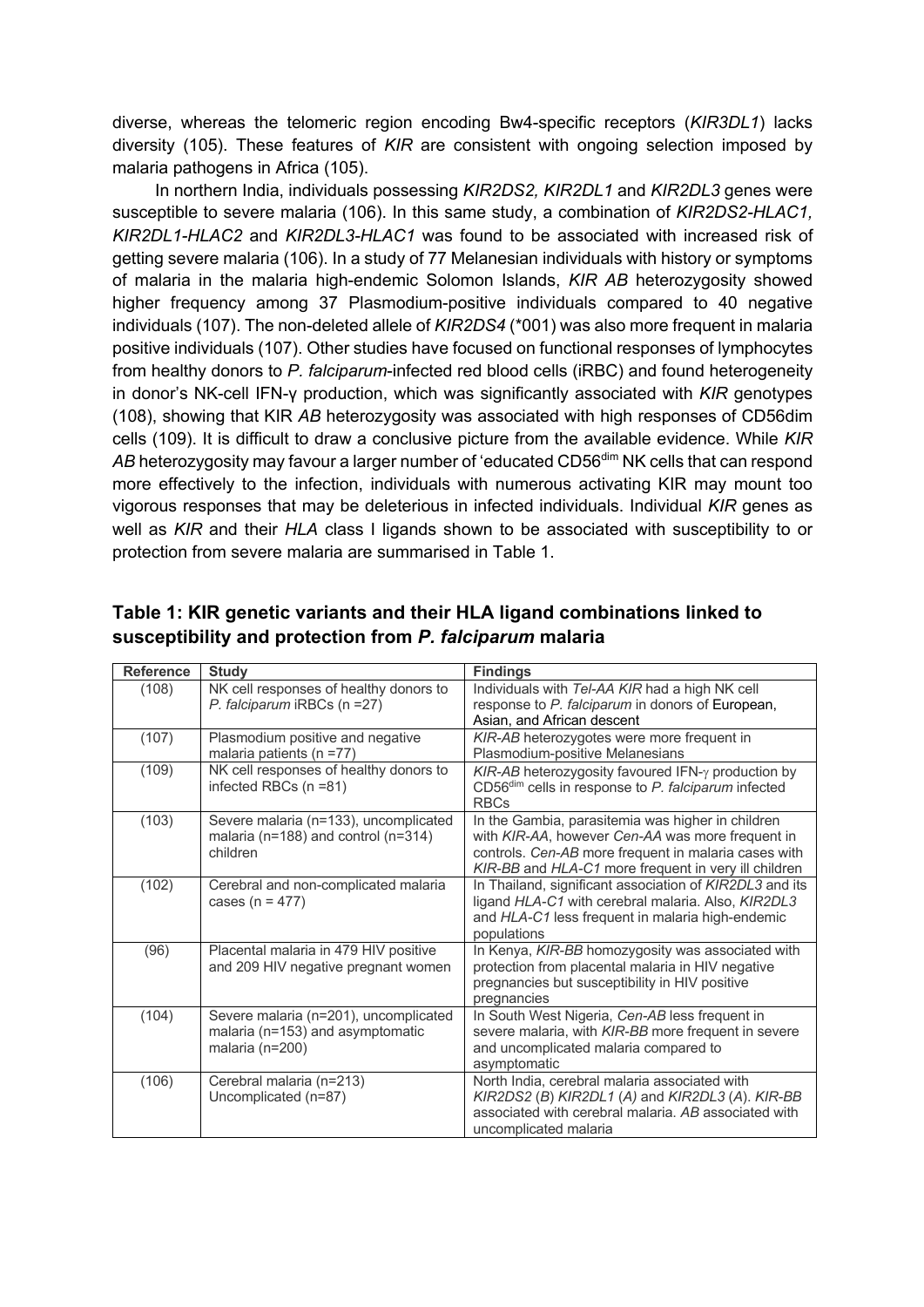### **HLA genetic variants and immunity to** *P. falciparum* **malaria**

 The unique variability of the genes that encode HLA molecules and their haplotypic composition, especially in native Africans, is proposed to have resulted from needs to fight multiple and frequent deadly infectious pathogens (110). HLA class I molecules are major ligands for *KIRs*, and as such, they play a role in regulation of NK cell activity during malaria infection. HLA class I molecules also present malaria antigens to T cells and are therefore important in adaptive immunity to malaria, which is critical during liver stage *P. falciparum* malaria infection. HLA class II molecules mediate the clearance of red blood cells infected with *P. falciparum* parasites through stimulation of T helper cells (111). Some studies have clearly shown that HLA molecules influence antibody titres to malaria antigens, including glutamate rich protein and merozoite surface antigens (112).

 Several studies have shown some *HLA* genetic variants to be associated with susceptibility or protection from severe malaria. However, results have been inconsistent (Table 2 A and 2B). The first study on the role of *HLA* in malaria described protection from cerebral malaria and severe malaria anaemia conferred by the *HLA* class I allele, *HLA-Bw53*, and the *HLA* class II haplotype, *HLA-DRBl\*1302-DQAl\*0102-DQBl\*0501*. Molecular analysis revealed that liver stage antigen-I (LSA-1), a liver-stage specific antigen of *P. falciparum,* was recognized by *HLA-Bw53*-positive individuals. However, these findings have not been confirmed in other malaria endemic populations, and significant associations of malaria antigens other than LSA-1 with HLA molecules have not been discovered.

 In studies of interactions between variable HLA molecules and polymorphic parasite factors, it has been demonstrated that the *P. falciparum* circumsporozoite protein binds to HLA-DR and HLA-DQ molecules in vitro as well as in animal models. Two HLA class II alleles, *DRB1\*04* and *DPB1\*1701*, have been observed to be more frequent in severe, compared to uncomplicated malaria. *HLA-B49, -A1, -B27* and *HLA-DRB1\*0809* was shown to be strongly associated with severe malaria in a study conducted in Mumbai in India (113). *HLA-A19* and *HLA-DQB1 \*0203* were associated with protection from severe malaria in the same population (113). In a study conducted in Thailand in patients with severe cerebral malaria, *HLA-B46* was significantly associated with risk of cerebral malaria, while *HLA-B56* and *HLADR1\*1001* were associated with protection from cerebral malaria (114). In Senegal, *HLA-DR3* and *HLA-DR10* were strongly associated with cerebral malaria (115). In the Gambia, *HLA-B53* and *HLA-DRB1\*1302* alleles were found to be strongly associated with protection from severe malaria (116).

| <b>Reference</b> | Country         | <b>HLA class I associated with</b> | <b>HLA class I associated with</b> |
|------------------|-----------------|------------------------------------|------------------------------------|
|                  |                 | susceptibility to severe malaria   | protection from severe malaria     |
| (117)            | The Gambia      | -                                  | $B*53$                             |
| (118)            | Malaysia        |                                    | $B*1513$                           |
| (113)            | Mumbai, India   | HLA-A1, HLA-B27 and HLA-B49        | HLA-A19                            |
| (114)            | Thailand        | HLA-B46                            | HLA-B56                            |
| (119)            | Sardinia, Italy |                                    | B*35                               |
| (120)            | New Delhi,      |                                    | $A*0211$                           |
|                  | India           |                                    |                                    |
| (100)            | The Gambia      |                                    | $HLA-Cw*16:01$ frequency (a C      |
|                  |                 |                                    | group 1 allele)                    |

**Table 2A: HLA class I genetic variants associated with susceptibility or protection against** *P. falciparum* **malaria**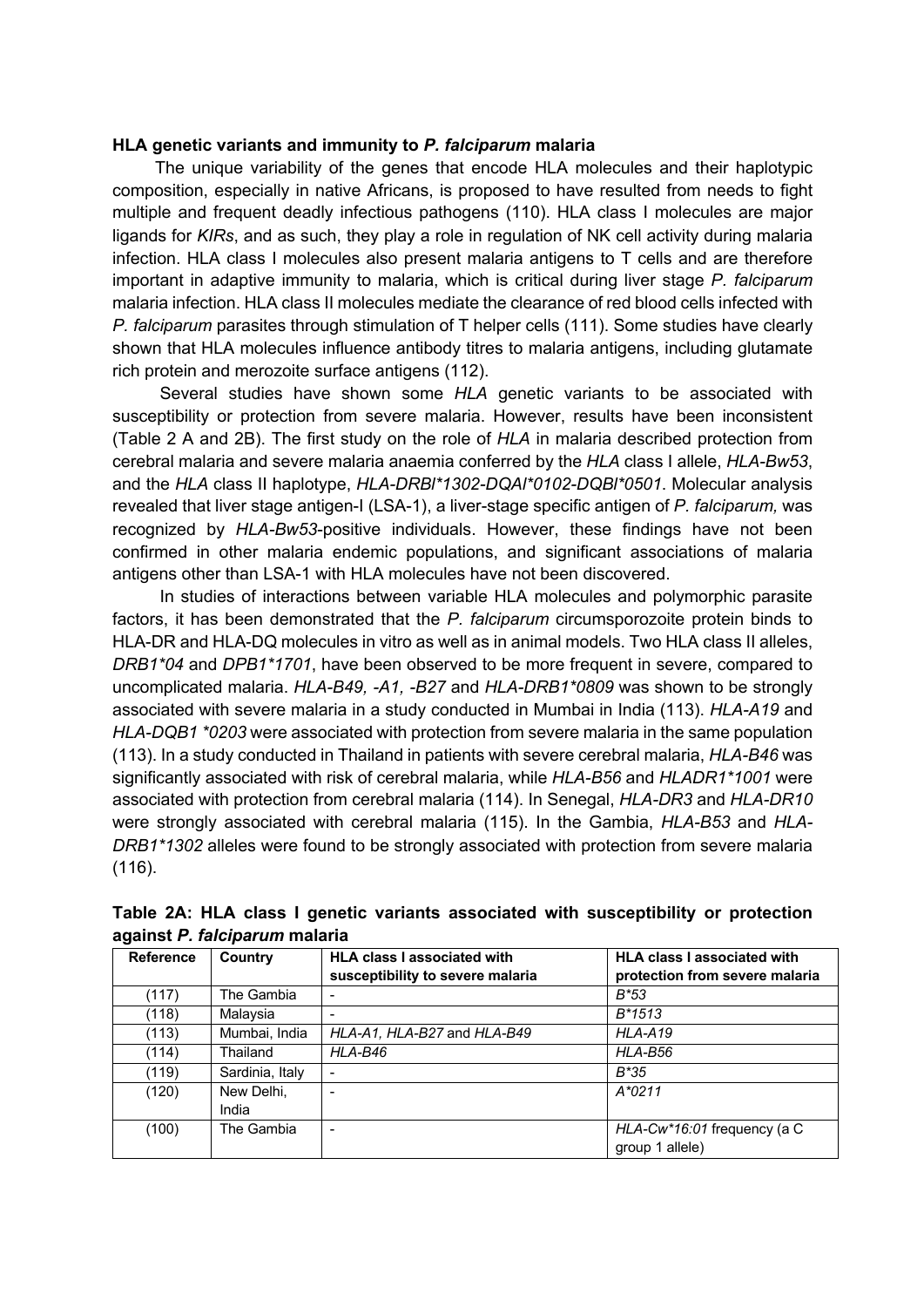| Reference | Country       | HLAs associated with susceptibility to<br>malaria | <b>HLAs associated with protection</b><br>against malaria |
|-----------|---------------|---------------------------------------------------|-----------------------------------------------------------|
| (115)     | Senegal       | DR*3, DR*10 (cerebral malaria)                    |                                                           |
| (121)     | The Gambia    |                                                   | DRB1*1302-DQB1 *0501                                      |
| (122)     | Vietnam       |                                                   | HLA-DQ1*0502                                              |
| (113)     | Mumbai, india | HLA-DRB1*0809                                     | HLA-DQB1*0203                                             |
| (114)     | Thailand      |                                                   | DRB1*1001                                                 |

**Table 2B: HLA class II genetic variants associated with susceptibility or resistance to**  *P. falciparum* **malaria**

### **Concluding remarks**

It is clear that interactions between KIR and HLA molecules modulate the activity of NK cells. The role of NK cells in responses to malaria has become established, and therefore it is important to decipher how *KIR* and *HLA* immunogenetics regulate susceptibility to or protection from malaria, in order to understand the heterogeneous responses of populations to malaria infection. This in turn may help understand malaria transmission and severity in specific populations and inform specific malaria control intervention.

Several studies have suggested that certain *KIR* and *HLA* variants are associated with malaria but there are challenges at different levels to draw a comprehensive picture of how *KIR* and *HLA* variants contribute to susceptibility to or protection against malaria. Some challenges are related to population genetics, some to parasite genetics and others to the biology of *KIR* and *HLA* immunogenetics. First of all, some of these studies are conducted with small sample sizes, emphasizing the need to study larger populations in Africa and other malaria endemic populations, particularly to accommodate for allelic diversity. Different populations may have selected different *KIR* and *HLA* variants. Other infectious pathogens prevalent in certain malaria endemic populations may also exert selective pressure on immune responses, thus shaping the diversity of *KIR* and *HLA* in those populations. Therefore, the role of other co-infections should be considered in studies involving *KIR* and malaria especially in populations with many infectious pathogens. Different species of parasites may infect different populations and unique antigenic drifts may occur in parasites in different populations. How the binding between certain KIR and HLA molecules regulate NK cell function in the context of any given disease is still very challenging to determine. In the case of malaria, knowledge of the rich *KIR* allelic diversity in African populations and their binding affinities to equally diverse *HLA* ligands is still being sought. KIR can either inhibit or enhance NK cell effector functions. Combinations of *KIR* and *HLA* determine both NK cell education – that is the priming of effector function – and effector function themselves. However, because inhibitory KIR and other inhibitory receptors (e.g. CD94/NKG2A) contribute to education and effector function in opposite ways (i.e. they promote education but suppress function), it may be difficult to recreate how *KIR* and *HLA* immunogenetics determine the biology of NK cells during malaria infection. For example, inhibitory interactions may be necessary to educate NK cell to mediate ADCC required to eliminate iRBC, but not required or even counterproductive to activate IFN- $\gamma$  production by NK cells upon interaction with HLA class I-expressing infected cells.

Finally, evolutionary pressure from *P. falciparum* malaria pathogens might have selected for certain *KIR* and *HLA* genetic variants that protect against severe malaria but increase the risk of other diseases, as it has been well documented for sickle cell disease and other hemoglobinopathies. For example, the high frequency in sub-Saharan Africa of certain *KIR* and *HLA* variants associated with pregnancy complications (123), may be the result of the trade-off for the selection of genetic variants that protect against malaria.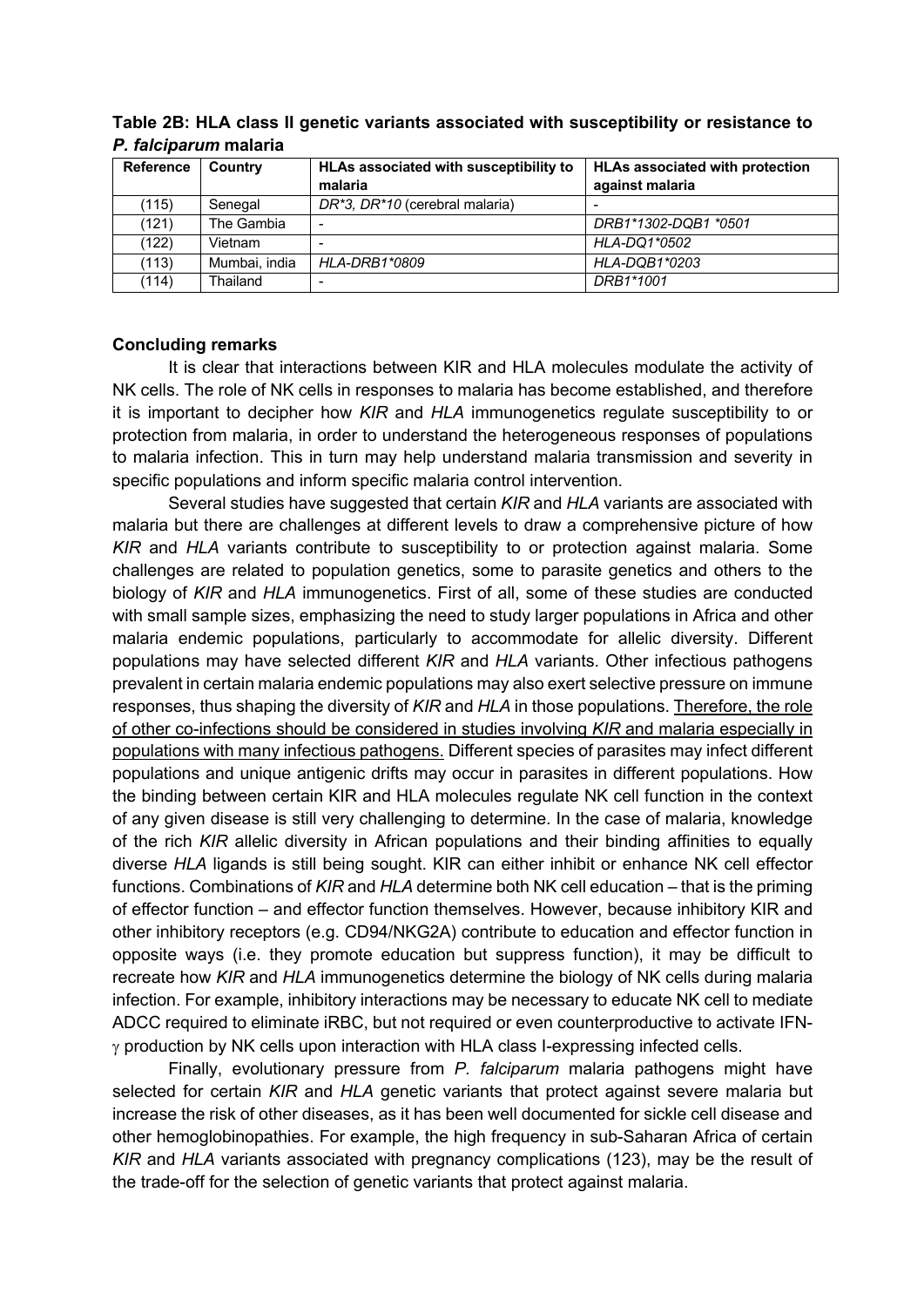## **Conflict of interest**

Olympe Chazara started a role as an employee of AstraZeneca, UK at the time of manuscript preparation. Other authors have declared that no competing conflict of interests exist.

## **Acknowledgements**

This work was supported through the DELTAS Africa Initiative (Grant no. 107743), that funded Stephen Tukwasibwe through PhD fellowship award, and Annettee Nakimuli through group leader award. The DELTAS Africa Initiative is an independent funding scheme of the African Academy of Science (AAS), Alliance for Accelerating Excellence in Science in Africa (AESA) and supported by the New Partnership for Africa's Development Planning and Coordinating Agency (NEPAD Agency) with funding from the Wellcome Trust (Grant no. 107743) and the UK government. Francesco Colucci is funded by Wellcome Trust grant 200841/Z/16/Z. The project received funding from the European Research Council (ERC) under the European Union's Horizon 2020 research and innovation program (grant agreement No. 695551) for James Traherne and John Trowsdale. Jyothi Jayaraman is a recipient of fellowship from the Centre for Trophoblast Research. The views expressed in this publication are those of the authors and not necessarily those of AAS, NEPAD Agency, Wellcome Trust or the UK government. Figure 2 was drawn using material from Servier medical art (https://smart.servier.com/)

# **References**

1. Ashley EA, Pyae Phyo A, Woodrow CJ. Malaria. Lancet (London, England). 2018;391(10130):1608-21.

2. Gomes PS, Bhardwaj J, Rivera-Correa J, Freire-De-Lima CG, Morrot A. Immune Escape Strategies of Malaria Parasites. Frontiers in microbiology. 2016;7(1617).

3. Gowda DC, Wu X. Parasite Recognition and Signaling Mechanisms in Innate Immune Responses to Malaria. Frontiers in immunology. 2018;9(3006).

4. Doolan DL, Dobaño C, Baird JK. Acquired Immunity to Malaria. Clinical Microbiology Reviews. 2009;22(1):13.

5. Nhabomba AJ, Guinovart C, Jiménez A, Manaca MN, Quintó L, Cisteró P, et al. Impact of age of first exposure to Plasmodium falciparum on antibody responses to malaria in children: a randomized, controlled trial in Mozambique. Malaria Journal. 2014;13(1):121.

6. Varo R, Crowley VM, Sitoe A, Madrid L, Serghides L, Kain KC, et al. Adjunctive therapy for severe malaria: a review and critical appraisal. Malaria Journal. 2018;17(1):47.

7. Maitland K. Severe Malaria in African Children - The Need for Continuing Investment. The New England journal of medicine. 2016;375(25):2416-7.

8. Mpimbaza A, Walakira A, Ndeezi G, Katahoire A, Karamagi C, Nsobya SL, et al. Associations between erythrocyte polymorphisms and risks of uncomplicated and severe malaria in Ugandan children: A case control study. PLoS One. 2018;13(9):e0203229-e.

9. Goheen MM, Campino S, Cerami C. The role of the red blood cell in host defence against falciparum malaria: an expanding repertoire of evolutionary alterations. British Journal of Haematology. 2017;179(4):543-56.

10. Agarwal A, Guindo A, Cissoko Y, Taylor JG, Coulibaly D, Koné A, et al. Hemoglobin C associated with protection from severe malaria in the Dogon of Mali, a West African population with a low prevalence of hemoglobin S. Blood. 2000;96(7):2358-63.

11. Mockenhaupt FP, Ehrhardt S, Cramer JP, Otchwemah RN, Anemana SD, Goltz K, et al. Hemoglobin C and Resistance to Severe Malaria in Ghanaian Children. The Journal of infectious diseases. 2004;190(5):1006-9.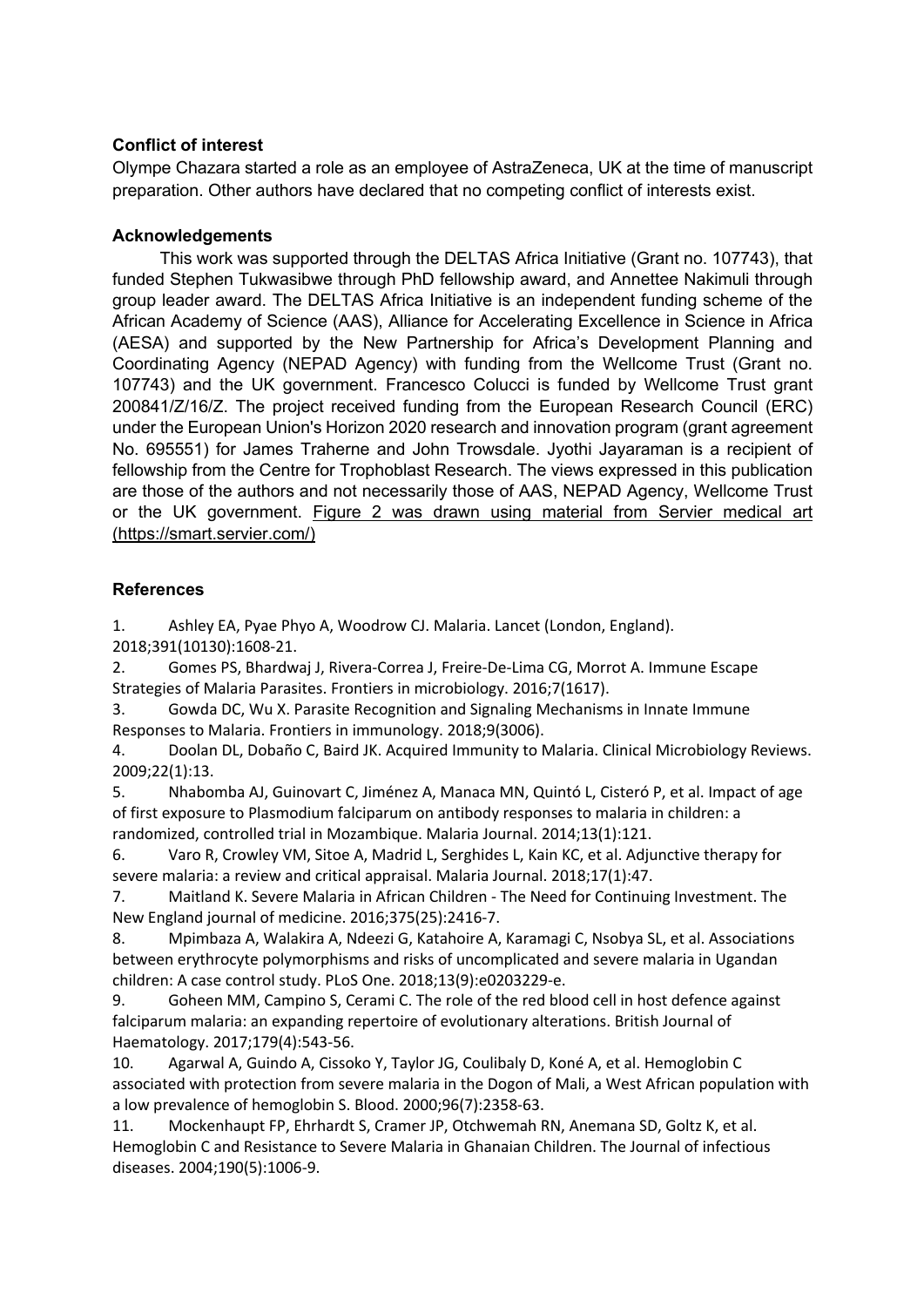12. Kwiatkowski DP. How Malaria Has Affected the Human Genome and What Human Genetics Can Teach Us about Malaria. The American Journal of Human Genetics. 2005;77(2):171-92.

13. Norman PJ, Hollenbach JA, Nemat-Gorgani N, Marin WM, Norberg SJ, Ashouri E, et al. Defining KIR and HLA Class I Genotypes at Highest Resolution via High-Throughput Sequencing. American journal of human genetics. 2016;99(2):375-91.

14. Matzaraki V, Kumar V, Wijmenga C, Zhernakova A. The MHC locus and genetic susceptibility to autoimmune and infectious diseases. Genome Biology. 2017;18(1):76.

15. Bodis G, Toth V, Schwarting A. Role of Human Leukocyte Antigens (HLA) in Autoimmune Diseases. Rheumatology and Therapy. 2018;5(1):5-20.

16. Cooley S, Parham P, Miller JS. Strategies to activate NK cells to prevent relapse and induce remission following hematopoietic stem cell transplantation. Blood. 2018;131(10):1053.

17. Torres AR, Sweeten TL, Johnson RC, Odell D, Westover JB, Bray-Ward P, et al. Common Genetic Variants Found in HLA and KIR Immune Genes in Autism Spectrum Disorder. Frontiers in Neuroscience. 2016;10(463).

18. Colucci F. The role of KIR and HLA interactions in pregnancy complications. Immunogenetics. 2017;69(8):557-65.

19. Jiang W, Johnson C, Simecek N, López-Álvarez MR, Di D, Trowsdale J, et al. qKAT: a highthroughput qPCR method for KIR gene copy number and haplotype determination. Genome Medicine. 2016;8(1):99.

20. Meyer D, C. Aguiar VR, Bitarello BD, C. Brandt DY, Nunes K. A genomic perspective on HLA evolution. Immunogenetics. 2018;70(1):5-27.

21. Quintana-Murci L. Understanding rare and common diseases in the context of human evolution. Genome Biology. 2016;17(1):225.

22. Dhiman S. Are malaria elimination efforts on right track? An analysis of gains achieved and challenges ahead. Infect Dis Poverty. 2019;8(1):14.

23. Burrows JN, Duparc S, Gutteridge WE, Hooft van Huijsduijnen R, Kaszubska W, Macintyre F, et al. New developments in anti-malarial target candidate and product profiles. Malaria Journal. 2017;16(1):26.

24. Ashley EA, Phyo AP. Drugs in Development for Malaria. Drugs. 2018;78(9):861-79.

25. Sinha S, Medhi B, Sehgal R. Challenges of drug-resistant malaria. Parasite. 2014;21:61.

26. Birkholtz L-M, Bornman R, Focke W, Mutero C, de Jager C. Sustainable malaria control: transdisciplinary approaches for translational applications. Malaria Journal. 2012;11(1):431.

27. Ssemaganda A, Giddam AK, Zaman M, Skwarczynski M, Toth I, Stanisic DI, et al. Induction of Plasmodium-Specific Immune Responses Using Liposome-Based Vaccines. Frontiers in immunology. 2019;10:135-.

28. Coelho CH, Doritchamou JYA, Zaidi I, Duffy PE. Advances in malaria vaccine development: report from the 2017 malaria vaccine symposium. npj Vaccines. 2017;2(1):34.

29. Ouattara A, Laurens MB. Vaccines Against Malaria. Clinical Infectious Diseases. 2014;60(6):930-6.

30. van den Berg M, Ogutu B, Sewankambo NK, Biller-Andorno N, Tanner M. RTS,S malaria vaccine pilot studies: addressing the human realities in large-scale clinical trials. Trials. 2019;20(1):316.

31. Gosling R, von Seidlein L. The Future of the RTS, S/AS01 Malaria Vaccine: An Alternative Development Plan. PLOS Medicine. 2016;13(4):e1001994.

32. Beeson JG, Kurtovic L, Dobaño C, Opi DH, Chan J-A, Feng G, et al. Challenges and strategies for developing efficacious and long-lasting malaria vaccines. Science Translational Medicine. 2019;11(474):eaau1458.

33. Pallmer K, Oxenius A. Recognition and Regulation of T Cells by NK Cells. Frontiers in immunology. 2016;7(251).

34. Wroblewski EE, Parham P, Guethlein LA. Two to Tango: Co-evolution of Hominid Natural Killer Cell Receptors and MHC. Frontiers in immunology. 2019;10(177).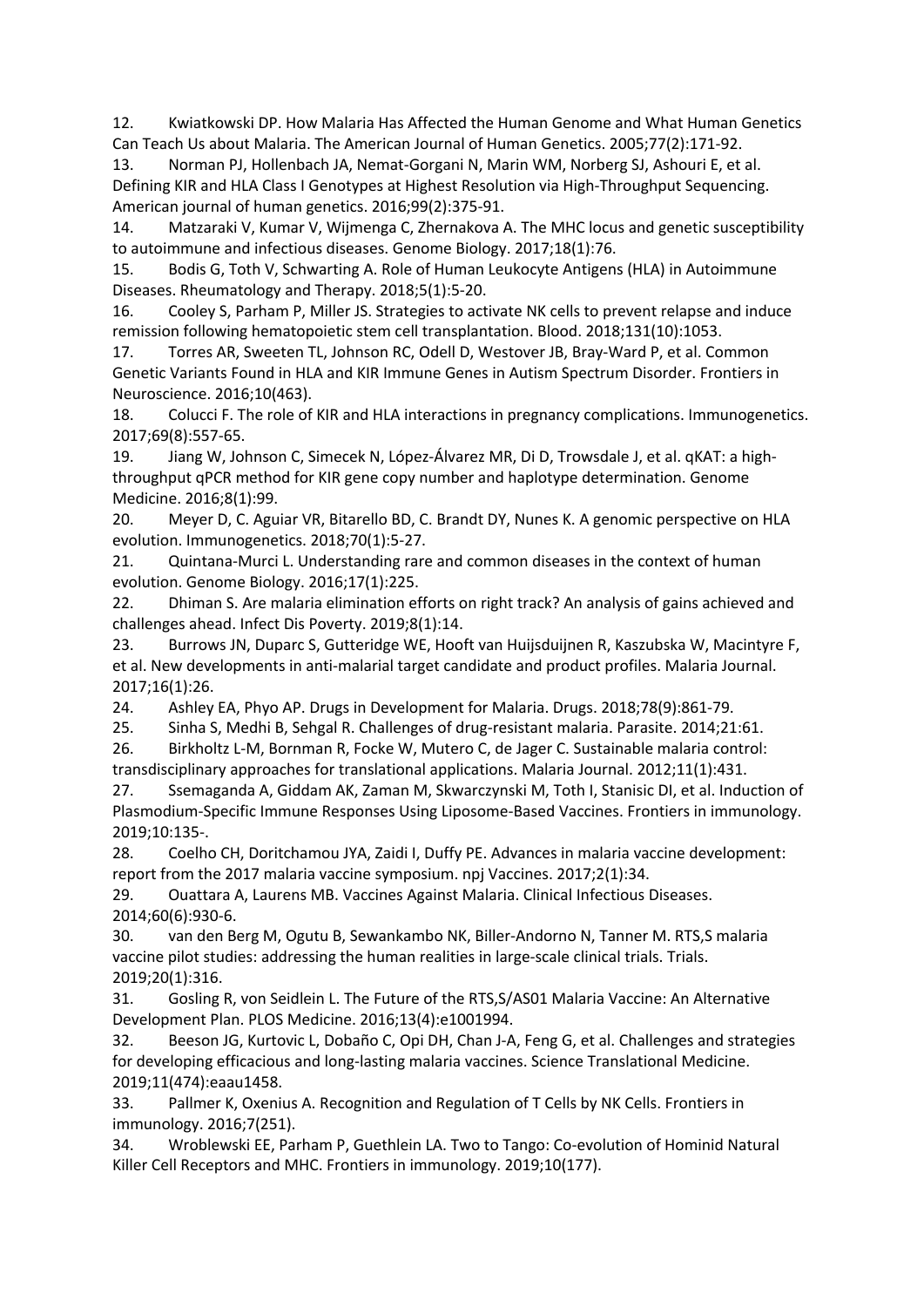35. Pende D, Falco M, Vitale M, Cantoni C, Vitale C, Munari E, et al. Killer Ig-Like Receptors (KIRs): Their Role in NK Cell Modulation and Developments Leading to Their Clinical Exploitation. Frontiers in immunology. 2019;10:1179-.

36. Middleton D, Gonzelez F. The extensive polymorphism of KIR genes. Immunology. 2010;129(1):8-19.

37. Parham P. The genetic and evolutionary balances in human NK cell receptor diversity. Semin Immunol. 2008;20(6):311-6.

38. Béziat V, Hilton H, Norman P, Traherne J. Deciphering the killer-cell immunoglobulin-like receptor system at super-resolution for natural killer and T-cell biology. 2016.

39. Faure M, Long EO. KIR2DL4 (CD158d), an NK Cell-Activating Receptor with Inhibitory Potential. The Journal of Immunology. 2002;168(12):6208.

40. Moffett A, Chazara O, Colucci F, Johnson MH. Variation of maternal KIR and fetal HLA-C genes in reproductive failure: too early for clinical intervention. Reproductive BioMedicine Online. 2016;33(6):763-9.

41. Campbell KS, Purdy AK. Structure/function of human killer cell immunoglobulin-like receptors: lessons from polymorphisms, evolution, crystal structures and mutations. Immunology. 2011;132(3):315-25.

42. Moesta AK, Parham P. Diverse functionality among human NK cell receptors for the C1 epitope of HLA-C: KIR2DS2, KIR2DL2, and KIR2DL3. Frontiers in immunology. 2012;3:336-.

43. Cheent K, Khakoo SI. Natural killer cells: integrating diversity with function. Immunology. 2009;126(4):449-57.

44. Orr MT, Lanier LL. Natural killer cell education and tolerance. Cell. 2010;142(6):847-56.

45. Moesta A, Parham P. Diverse functionality among human NK cell receptors for the C1 epitope of HLA-C: KIR2DS2, KIR2DL2, and KIR2DL3. Frontiers in immunology. 2012;3(336).

46. Colucci F, Traherne J. Killer-cell immunoglobulin-like receptors on the cusp of modern immunogenetics. Immunology. 2017;152(4):556-61.

47. Jiang W, Johnson C, Jayaraman J, Simecek N, Noble J, Moffatt MF, et al. Copy number variation leads to considerable diversity for B but not A haplotypes of the human KIR genes encoding NK cell receptors. Genome Res. 2012;22(10):1845-54.

48. Single RM, Martin MP, Meyer D, Gao X, Carrington M. Methods for assessing gene content diversity of KIR with examples from a global set of populations. Immunogenetics. 2008;60(12):711- 25.

49. Penman BS, Moffett A, Chazara O, Gupta S, Parham P. Reproduction, infection and killer-cell immunoglobulin-like receptor haplotype evolution. Immunogenetics. 2016;68(10):755-64.

50. Parham P, Moffett A. Variable NK cell receptors and their MHC class I ligands in immunity, reproduction and human evolution. Nature reviews Immunology. 2013;13(2):133-44.

51. Khakoo SI, Thio CL, Martin MP, Brooks CR, Gao X, Astemborski J, et al. HLA and NK cell inhibitory receptor genes in resolving hepatitis C virus infection. Science (New York, NY). 2004;305(5685):872-4.

52. Martin MP, Qi Y, Gao X, Yamada E, Martin JN, Pereyra F, et al. Innate partnership of HLA-B and KIR3DL1 subtypes against HIV-1. Nat Genet. 2007;39(6):733-40.

53. Guethlein LA, Norman PJ, Hilton HG, Parham P. Co-evolution of MHC class I and variable NK cell receptors in placental mammals. Immunological reviews. 2015;267(1):259-82.

54. Boudreau JE, Hsu KC. Natural Killer Cell Education and the Response to Infection and Cancer Therapy: Stay Tuned. Trends Immunol. 2018;39(3):222-39.

55. Korbel DS, Newman KC, Almeida CR, Davis DM, Riley EM. Heterogeneous Human NK Cell Responses to &It;em>Plasmodium falciparum&It;/em>-Infected Erythrocytes. The Journal of Immunology. 2005;175(11):7466.

56. Choo SY. The HLA system: genetics, immunology, clinical testing, and clinical implications. Yonsei Med J. 2007;48(1):11-23.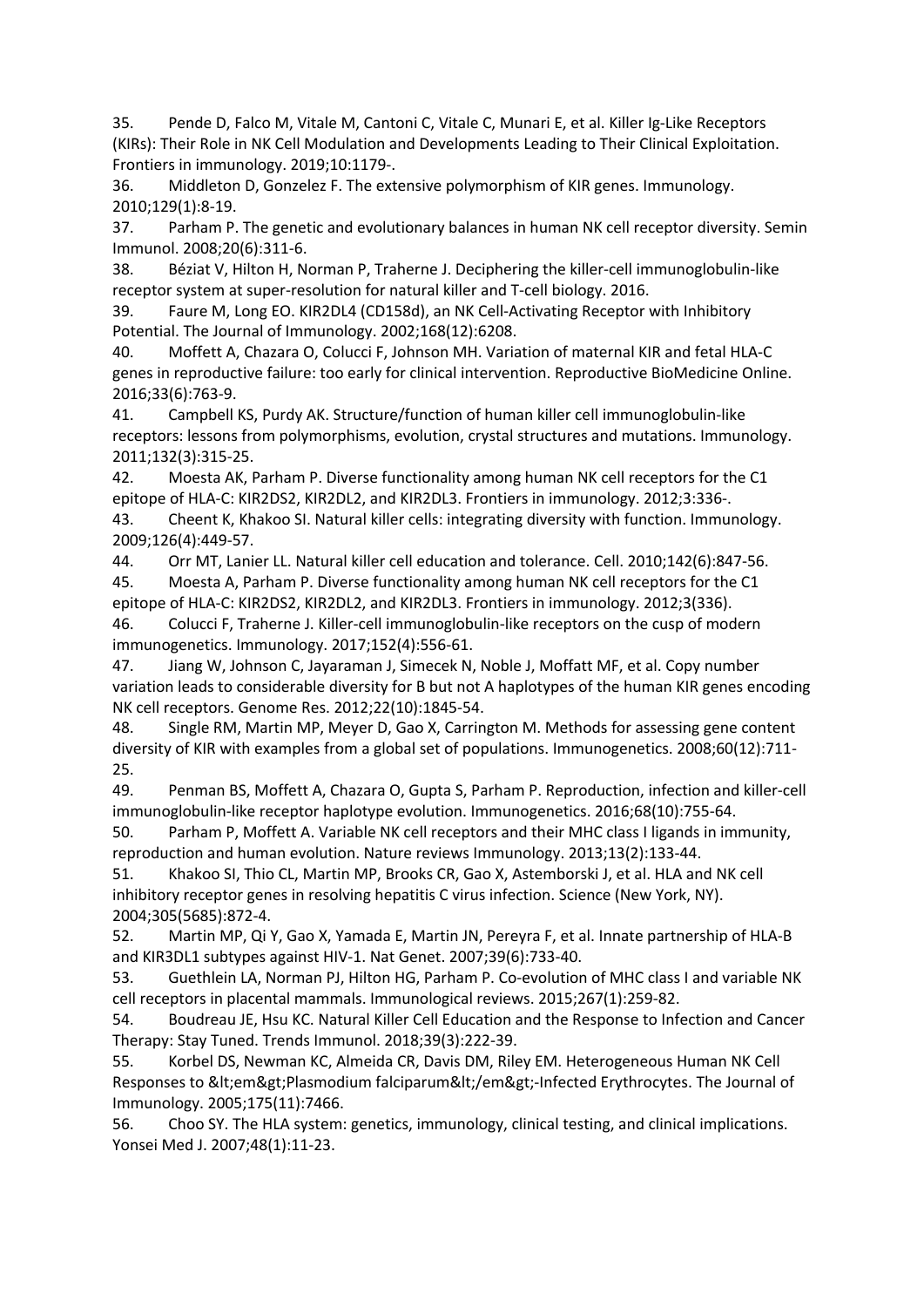57. Mosaad YM. Clinical Role of Human Leukocyte Antigen in Health and Disease. Scand J Immunol. 2015;82(4):283-306.

58. Rock KL, Reits E, Neefjes J. Present Yourself! By MHC Class I and MHC Class II Molecules. Trends Immunol. 2016;37(11):724-37.

59. Hollenbach JA, Pando MJ, Caillier SJ, Gourraud PA, Oksenberg JR. The killer immunoglobulinlike receptor KIR3DL1 in combination with HLA-Bw4 is protective against multiple sclerosis in African Americans. Genes and immunity. 2016;17(3):199-202.

60. Carlini F, Ferreira V, Buhler S, Tous A, Eliaou J-F, René C, et al. Association of HLA-A and Non-Classical HLA Class I Alleles. PLoS One. 2016;11(10):e0163570.

61. Durmanova V, Homolova M, Drobny J, Shawkatová I, Buc M. Role of HLA-G and other immune mechanisms in pregnancy. Central European Journal of Biology. 2013;8.

62. Rölle A, Jäger D, Momburg F. HLA-E Peptide Repertoire and Dimorphism—Centerpieces in the Adaptive NK Cell Puzzle? Frontiers in immunology. 2018;9(2410).

63. Greenbaum J, Sidney J, Chung J, Brander C, Peters B, Sette A. Functional classification of class II human leukocyte antigen (HLA) molecules reveal seven different supertypes and a surprising degree of repertoire sharing across supertypes. Immunogenetics. 2011;63:325-35.

64. Kumar R, Ng S, Engwerda C. The Role of IL-10 in Malaria: A Double Edged Sword. Frontiers in immunology. 2019;10(229).

65. Liehl P, Meireles P, Albuquerque IS, Pinkevych M, Baptista F, Mota MM, et al. Innate Immunity Induced by <span class=&quot;named-content genus-species&quot; id=&quot;namedcontent-1">Plasmodium</span&gt; Liver Infection Inhibits Malaria Reinfections. Infection and Immunity. 2015;83(3):1172.

66. Portugal S, Moebius J, Skinner J, Doumbo S, Doumtabe D, Kone Y, et al. Exposure-dependent control of malaria-induced inflammation in children. PLoS Pathog. 2014;10(4):e1004079-e.

67. Stanisic DI, Fowkes FJI, Koinari M, Javati S, Lin E, Kiniboro B, et al. Acquisition of Antibodies against &It;span class="named-content genus-species" id="named-content-1">Plasmodium falciparum</span&gt; Merozoites and Malaria Immunity in Young Children and the Influence of Age, Force of Infection, and Magnitude of Response. Infection and Immunity. 2015;83(2):646.

68. Cockburn IA, Seder RA. Malaria prevention: from immunological concepts to effective vaccines and protective antibodies. Nature Immunology. 2018;19(11):1199-211.

69. Kusi KA, Manu EA, Manful Gwira T, Kyei-Baafour E, Dickson EK, Amponsah JA, et al. Variations in the quality of malaria-specific antibodies with transmission intensity in a seasonal malaria transmission area of Northern Ghana. PLoS One. 2017;12(9):e0185303.

70. Ly A, Hansen DS. Development of B Cell Memory in Malaria. Frontiers in immunology. 2019;10(559).

71. Farrington L, Vance H, Rek J, Prahl M, Jagannathan P, Katureebe A, et al. Both inflammatory and regulatory cytokine responses to malaria are blunted with increasing age in highly exposed children. Malaria Journal. 2017;16(1):499.

72. Valletta JJ, Recker M. Identification of immune signatures predictive of clinical protection from malaria. PLoS computational biology. 2017;13(10):e1005812.

73. Arora G, Hart GT, Manzella-Lapeira J, Doritchamou JYA, Narum DL, Thomas LM, et al. NK cells inhibit Plasmodium falciparum growth in red blood cells via antibody-dependent cellular cytotoxicity. eLife. 2018;7:e36806.

74. Paul AS, Egan ES, Duraisingh MT. Host-parasite interactions that guide red blood cell invasion by malaria parasites. Curr Opin Hematol. 2015;22(3):220-6.

75. Arora G, Hart GT, Manzella-Lapeira J, Doritchamou JY, Narum DL, Thomas LM, et al. NK cells inhibit Plasmodium falciparum growth in red blood cells via antibody-dependent cellular cytotoxicity. eLife. 2018;7:e36806.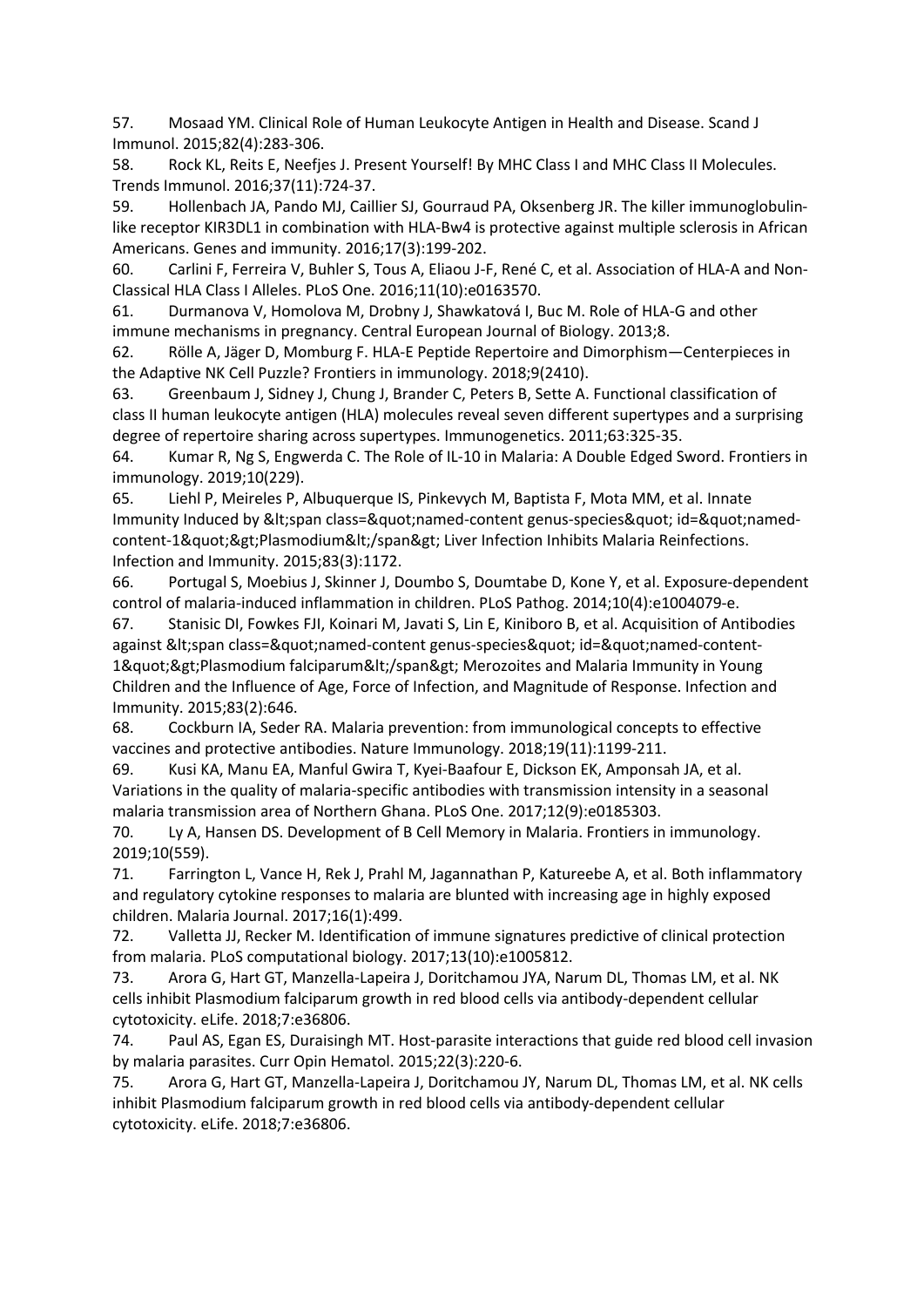76. Gharehbaghian A, Donaldson C, Newman J, Bannister G, Bradley BA. The correlation between the percent of CD3- CD56+ cells and NK precursor function. Iran J Allergy Asthma Immunol. 2006;5(4):167-75.

77. Rebuli ME, Pawlak EA, Walsh D, Martin EM, Jaspers I. Distinguishing Human Peripheral Blood NK Cells from CD56dimCD16dimCD69+CD103+ Resident Nasal Mucosal Lavage Fluid Cells. Sci Rep. 2018;8(1):3394.

78. Amand M, Iserentant G, Poli A, Sleiman M, Fievez V, Sanchez IP, et al. Human CD56(dim)CD16(dim) Cells As an Individualized Natural Killer Cell Subset. Frontiers in immunology. 2017;8:699-.

79. Michel T, Poli A, Cuapio A, Briquemont B, Iserentant G, Ollert M, et al. Human CD56<sup&gt;bright&lt;/sup&gt; NK Cells: An Update. The Journal of Immunology. 2016;196(7):2923.

80. Fauriat C, Long EO, Ljunggren H-G, Bryceson YT. Regulation of human NK-cell cytokine and chemokine production by target cell recognition. Blood. 2010;115(11):2167-76.

81. Jacobs R, Hintzen G, Kemper A, Beul K, Kempf S, Behrens G, et al. CD56bright cells differ in their KIR repertoire and cytotoxic features from CD56dim NK cells. European journal of immunology. 2001;31:3121-6.

82. Hammer Q, Rückert T, Dunst J, Romagnani C. Adaptive Natural Killer Cells Integrate Interleukin-18 during Target-Cell Encounter. Frontiers in immunology. 2018;8:1976-.

83. Schlums H, Cichocki F, Tesi B, Theorell J, Beziat V, Holmes TD, et al. Cytomegalovirus infection drives adaptive epigenetic diversification of NK cells with altered signaling and effector function. Immunity. 2015;42(3):443-56.

84. Wolf A-S, Sherratt S, Riley EM. NK Cells: Uncertain Allies against Malaria. Frontiers in immunology. 2017;8:212-.

85. Obaid A, Naz A, Ikram A, Awan FM, Raza A, Ahmad J, et al. Model of the adaptive immune response system against HCV infection reveals potential immunomodulatory agents for combination therapy. Sci Rep. 2018;8(1):8874.

86. Forconi CS, Cosgrove CP, Saikumar-Lakshmi P, Nixon CE, Foley J, Ong'echa JM, et al. Poorly cytotoxic terminally differentiated CD56negCD16pos NK cells accumulate in Kenyan children with Burkitt lymphomas. Blood Adv. 2018;2(10):1101-14.

87. Liu P, Chen L, Zhang H. Natural Killer Cells in Liver Disease and Hepatocellular Carcinoma and the NK Cell-Based Immunotherapy. J Immunol Res. 2018;2018:1206737-.

88. Hart GT, Tran TM, Theorell J, Schlums H, Arora G, Rajagopalan S, et al. Adaptive NK cells in people exposed to Plasmodium falciparum correlate with protection from malaria. The Journal of experimental medicine. 2019;216(6):1280-90.

89. Burrack KS, Hart GT, Hamilton SE. Contributions of natural killer cells to the immune response against Plasmodium. Malaria Journal. 2019;18(1):321.

90. Goodier MR, Jonjić S, Riley EM, Juranić Lisnić V. CMV and natural killer cells: shaping the response to vaccination. European journal of immunology. 2018;48(1):50-65.

91. Wilkinson GWG, Tomasec P, Stanton RJ, Armstrong M, Prod'homme V, Aicheler R, et al. Modulation of natural killer cells by human cytomegalovirus. J Clin Virol. 2008;41(3):206-12.

92. Sharma L, Shukla G. Placental Malaria: A New Insight into the Pathophysiology. Front Med (Lausanne). 2017;4:117-.

93. Oth T, Habets THPM, Germeraad WTV, Zonneveld MI, Bos GMJ, Vanderlocht J. Pathogen recognition by NK cells amplifies the pro-inflammatory cytokine production of monocyte-derived DC via IFN-γ. BMC Immunology. 2018;19(1):8.

94. Clark SE, Filak HC, Guthrie BS, Schmidt RL, Jamieson A, Merkel P, et al. Bacterial Manipulation of NK Cell Regulatory Activity Increases Susceptibility to Listeria monocytogenes Infection. PLoS Pathog. 2016;12(6):e1005708.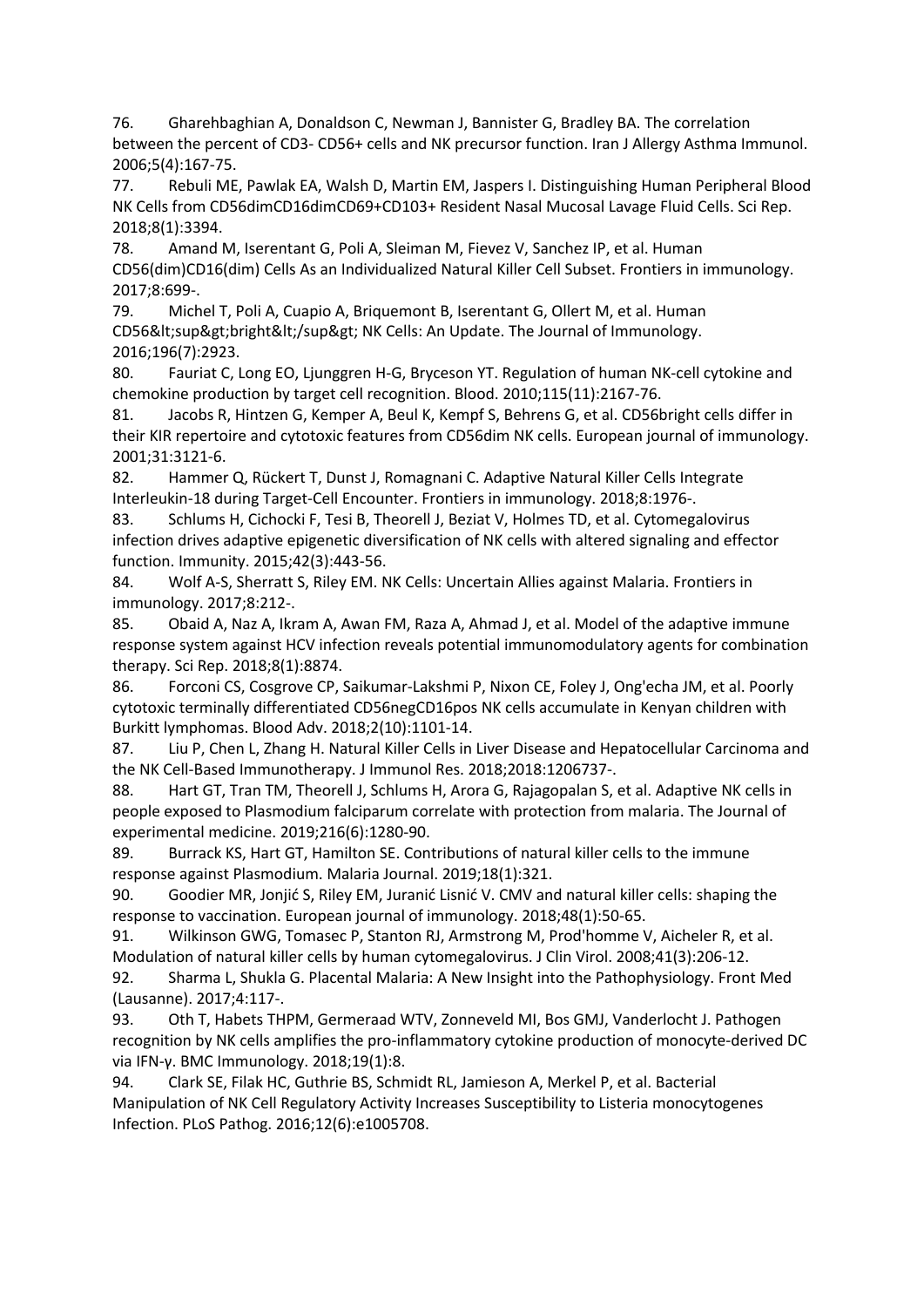95. Othoro C, Moore JM, Wannemuehler KA, Moses S, Lal A, Otieno J, et al. Elevated gamma interferon-producing NK cells, CD45RO memory-like T cells, and CD4 T cells are associated with protection against malaria infection in pregnancy. Infect Immun. 2008;76(4):1678-85.

96. Moffett A, Colucci F. Uterine NK cells: active regulators at the maternal-fetal interface. The Journal of clinical investigation. 2014;124(5):1872-9.

97. Omosun YO, Blackstock AJ, Gatei W, Hightower A, van Eijk AM, Ayisi J, et al. Differential association of gene content polymorphisms of killer cell immunoglobulin-like receptors with placental malaria in HIV- and HIV+ mothers. PLoS One. 2012;7(6):e38617-e.

98. Parham P, Moffett A. Variable NK cell receptors and their MHC class I ligands in immunity, reproduction and human evolution. Nature reviews Immunology. 2013;13(2):133-44.

99. Colucci F. The role of KIR and HLA interactions in pregnancy complications. Immunogenetics. 2017;69(8-9):557-65.

100. Yindom LM, Forbes R, Aka P, Janha O, Jeffries D, Jallow M, et al. Killer-cell immunoglobulinlike receptors and malaria caused by Plasmodium falciparum in The Gambia. Tissue Antigens. 2012;79(2):104-13.

101. Korbel DS, Newman KC, Almeida CR, Davis DM, Riley EM. Heterogeneous human NK cell responses to Plasmodium falciparum-infected erythrocytes. Journal of immunology (Baltimore, Md : 1950). 2005;175(11):7466-73.

102. Wolf A-S, Sherratt S, Riley EM. NK Cells: Uncertain Allies against Malaria. Frontiers in immunology. 2017;8(212).

103. Hirayasu K, Ohashi J, Kashiwase K, Hananantachai H, Naka I, Ogawa A, et al. Significant association of KIR2DL3-HLA-C1 combination with cerebral malaria and implications for co-evolution of KIR and HLA. PLoS Pathog. 2012;8(3):e1002565-e.

104. Olaniyan SA, Amodu OK, Yindom L-M, Conway DJ, Aka P, Bakare AA, et al. Killer-cell immunoglobulin-like receptors and falciparum malaria in southwest Nigeria. Human immunology. 2014;75(8):816-21.

105. Norman PJ, Hollenbach JA, Nemat-Gorgani N, Guethlein LA, Hilton HG, Pando MJ, et al. Coevolution of human leukocyte antigen (HLA) class I ligands with killer-cell immunoglobulin-like receptors (KIR) in a genetically diverse population of sub-Saharan Africans. PLoS genetics. 2013;9(10):e1003938-e.

106. Prakash S, Ranjan P, Ghoshal U, Agrawal S. KIR-like activating natural killer cell receptors and their association with complicated malaria in north India. Acta Trop. 2018;178:55-60.

107. Taniguchi M, Kawabata M. KIR3DL1/S1 genotypes and KIR2DS4 allelic variants in the AB KIR genotypes are associated with Plasmodium-positive individuals in malaria infection. Immunogenetics. 2009;61:717-30.

108. Artavanis-Tsakonas K, Eleme K, McQueen KL, Cheng NW, Parham P, Davis DM, et al. Activation of a Subset of Human NK Cells upon Contact with <em&gt;Plasmodium falciparum</em&gt;-Infected Erythrocytes. The Journal of Immunology. 2003;171(10):5396.

109. Korbel DS, Norman PJ, Newman KC, Horowitz A, Gendzekhadze K, Parham P, et al. Killer Iglike receptor (KIR) genotype predicts the capacity of human KIR-positive CD56dim NK cells to respond to pathogen-associated signals. Journal of immunology (Baltimore, Md : 1950). 2009;182(10):6426-34.

110. Blackwell JM, Jamieson SE, Burgner D. HLA and infectious diseases. Clinical microbiology reviews. 2009;22(2):370-85.

111. Belachew EB. Immune Response and Evasion Mechanisms of Plasmodium falciparum Parasites. J Immunol Res. 2018;2018:6529681-.

112. Ghosh K. Evolution and selection of human leukocyte antigen alleles by Plasmodium falciparum infection. Human immunology. 2008;69(12):856-60.

113. Shankarkumar U, Devaraj JP, Ghosh K, Karnad D, Anand K, Mohanty D. HLA associations in P. falciparum malaria patients from Mumbai, western India. Indian J Malariol. 2002;39(3-4):76-82.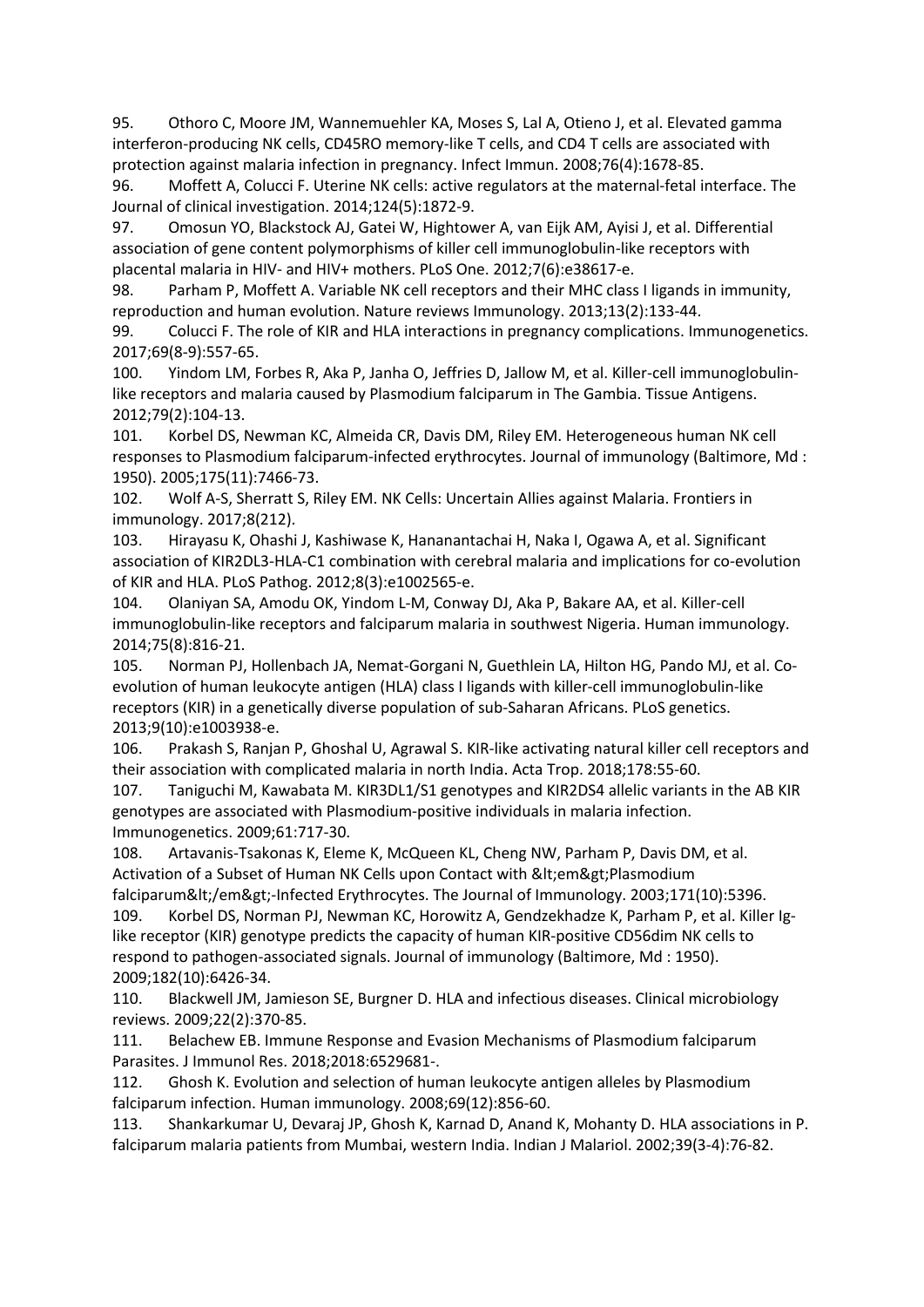114. Hananantachai H, Patarapotikul J, Ohashi J, Naka I, Looareesuwan S, Tokunaga K. Polymorphisms of the HLA-B and HLA-DRB1 genes in Thai malaria patients. Jpn J Infect Dis. 2005;58(1):25-8.

115. Ndiaye M, Thiam A, Ndiaye R, Angel G, Seignot P, Roussilhon C, et al. Susceptibility to neuromalaria and HLA-DR alleles in Senegal. Dakar Med. 1998;43(1):25-8.

116. Adrian VSH, Simon NRY, Catherine EMA, Gupta S, Gilbert SC, Lalvani A, et al. Human Leukocyte Antigens and Natural Selection by Malaria. Philosophical Transactions: Biological Sciences. 1994;346(1317):379-85.

117. Hill AV, Elvin J, Willis AC, Aidoo M, Allsopp CE, Gotch FM, et al. Molecular analysis of the association of HLA-B53 and resistance to severe malaria. Nature. 1992;360(6403):434-9.

118. Hirayama K, Zaidi ASM, Hakim SL, Kimura A, Ong KJ, Kikuchi M, et al. Molecular analysis of HLA-B in the Malaysian aborigines. Tissue Antigens. 1996;48(6):692-7.

119. Contu L, Carcassi C, Orrù S, Mulargia M, Arras M, Boero R, et al. HLA-B35 frequency variations correlate with malaria infection in Sardinia. Tissue Antigens. 1998;52(5):452-61.

120. Mehra NK, Jaini R, Rajalingam R, Balamurugan A, Kaur G. Molecular diversity of HLA-A\*02 in Asian Indians: predominance of A\*0211. Tissue antigens. 2001;57(6):502-7.

121. Hill AV, Allsopp CE, Kwiatkowski D, Anstey NM, Twumasi P, Rowe PA, et al. Common west African HLA antigens are associated with protection from severe malaria. Nature. 1991;352(6336):595-600.

122. Busson M, Vu Trieu A, Labelle P, Pham-Van K, Ho-Quang H, Bouteiller AM, et al. HLA-DRB1 and DQB1 allele distribution in the Muong population exposed to malaria in Vietnam. Tissue antigens. 2002;59(6):470-4.

123. Nakimuli A, Chazara O, Hiby SE, Farrell L, Tukwasibwe S, Jayaraman J, et al. A KIR B centromeric region present in Africans but not Europeans protects pregnant women from preeclampsia. Proceedings of the National Academy of Sciences of the United States of America. 2015;112(3):845-50.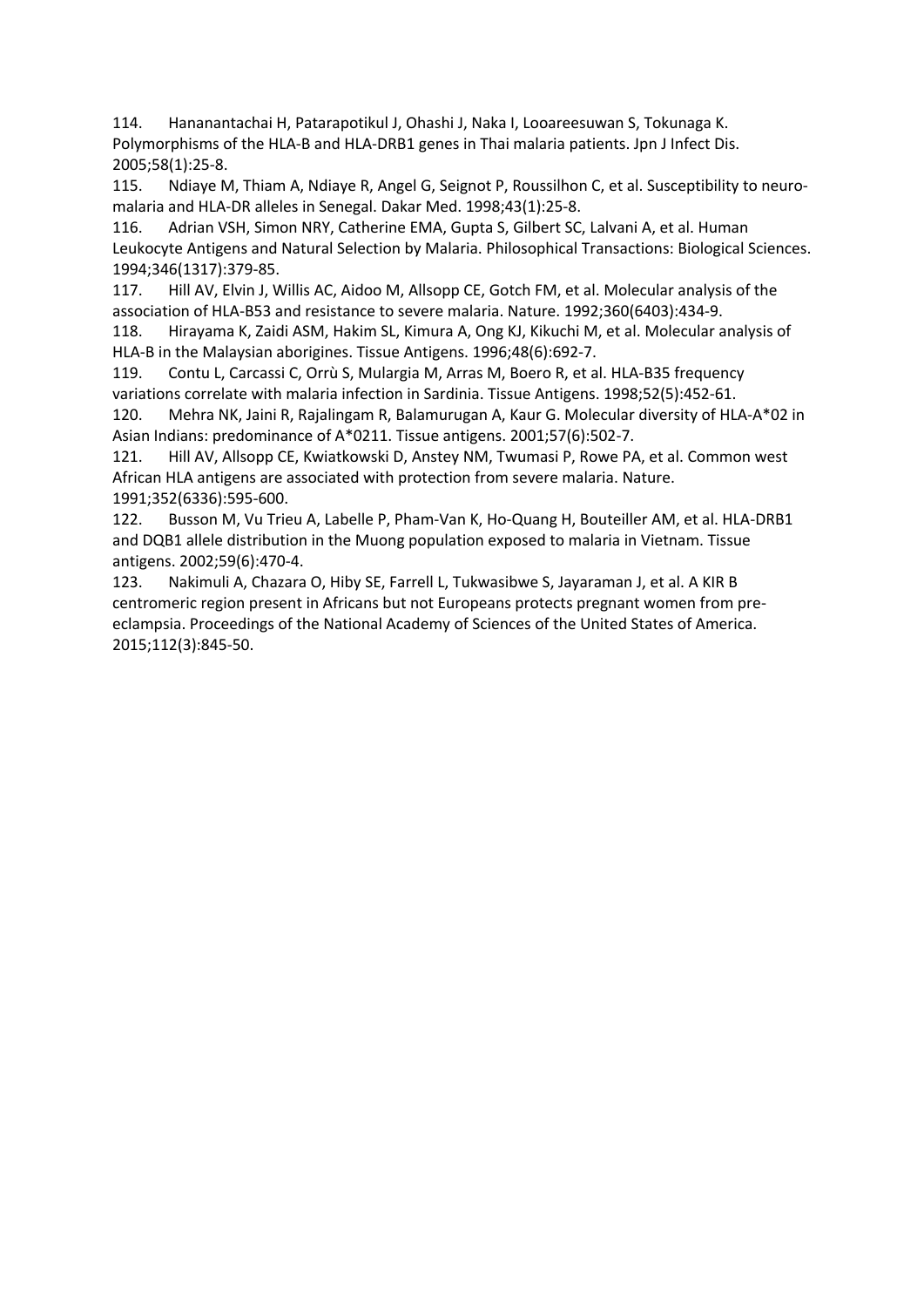# **Figures**

# **Figure 1. KIR Haplotypes**



# **Figure 1.** *KIR* **haplotypes.**

KIR haplotypes A and B are present in all populations worldwide. A recombination hotspot between KIR3DP1 and KIR2DL4 separates the Centromeric form the Telomeric end of both types of haplotype. KIR A haplotype is composed of mainly inhibitory *KIR* except for *KIR2DS4*. Allelic polymorphism is very high in the KIR A haplotype (*KIR3DL1*, *3DL2* and *3DL3* have > 100 alleles, *2DL1* and *2DL3* have ~ 50 alleles). Haplotypes B have several activating receptors, with variable number of genes (4-20) and less allelic polymorphisms. Some KIR B haplotypes are made up of combinations of haplotypes A and B (CenA-TelB, CenB-TelA). HLA epitopes bound by some KIR are known and indicated as C1, C2 or Bw4.